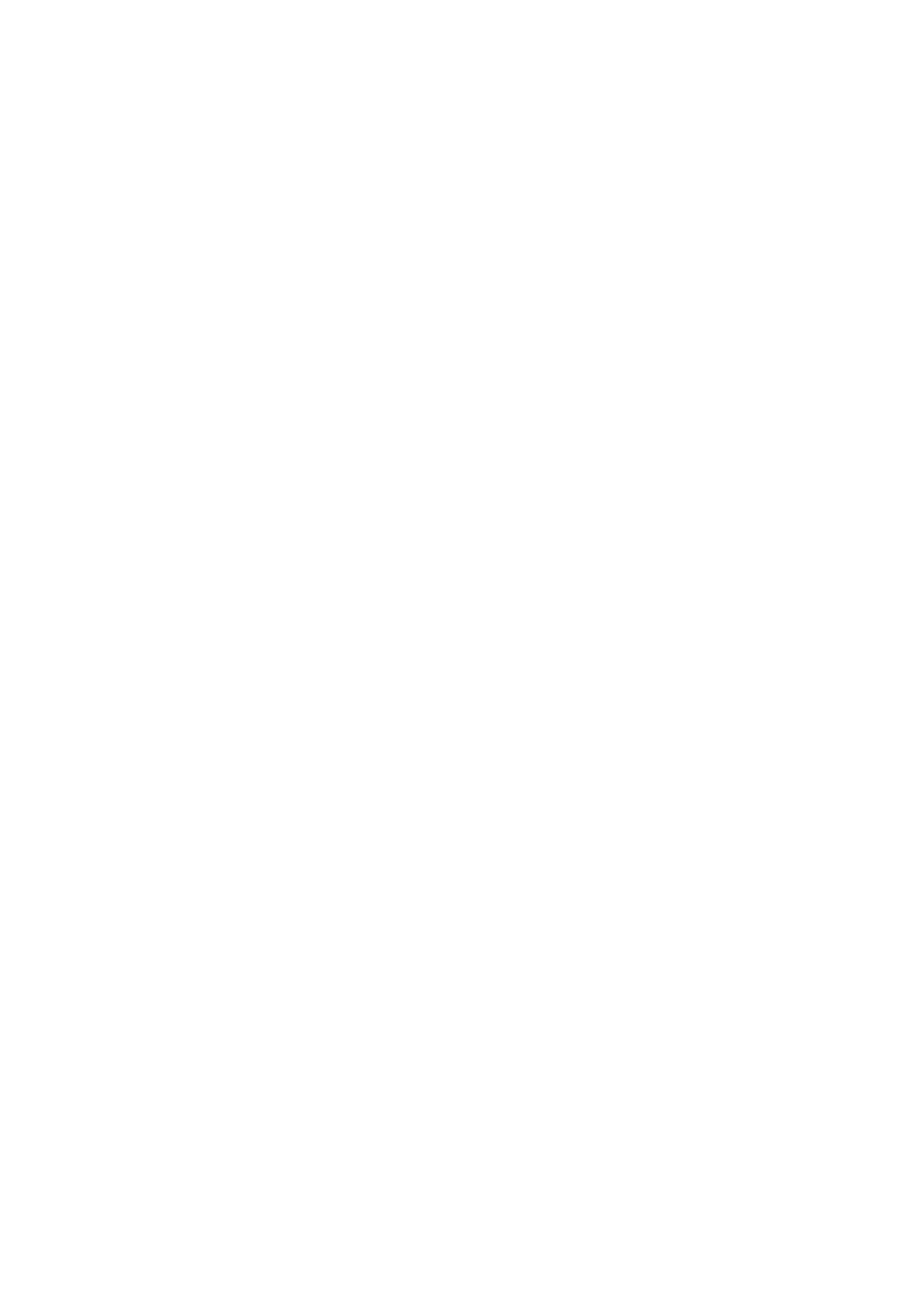

# **DRAFT FIRE AND RESCUE SERVICE (JERSEY) LAW 201-**

#### **European Convention on Human Rights**

In accordance with the provisions of Article 16 of the Human Rights (Jersey) Law 2000 the Chief Minister, for and on behalf of the Minister for Home Affairs, has made the following statement –

In the view of the Chief Minister, for and on behalf of the Minister for Home Affairs, the provisions of the Draft Fire and Rescue Service (Jersey) Law 201- are compatible with the Convention Rights.

(Signed) **Senator T.A. Le Sueur**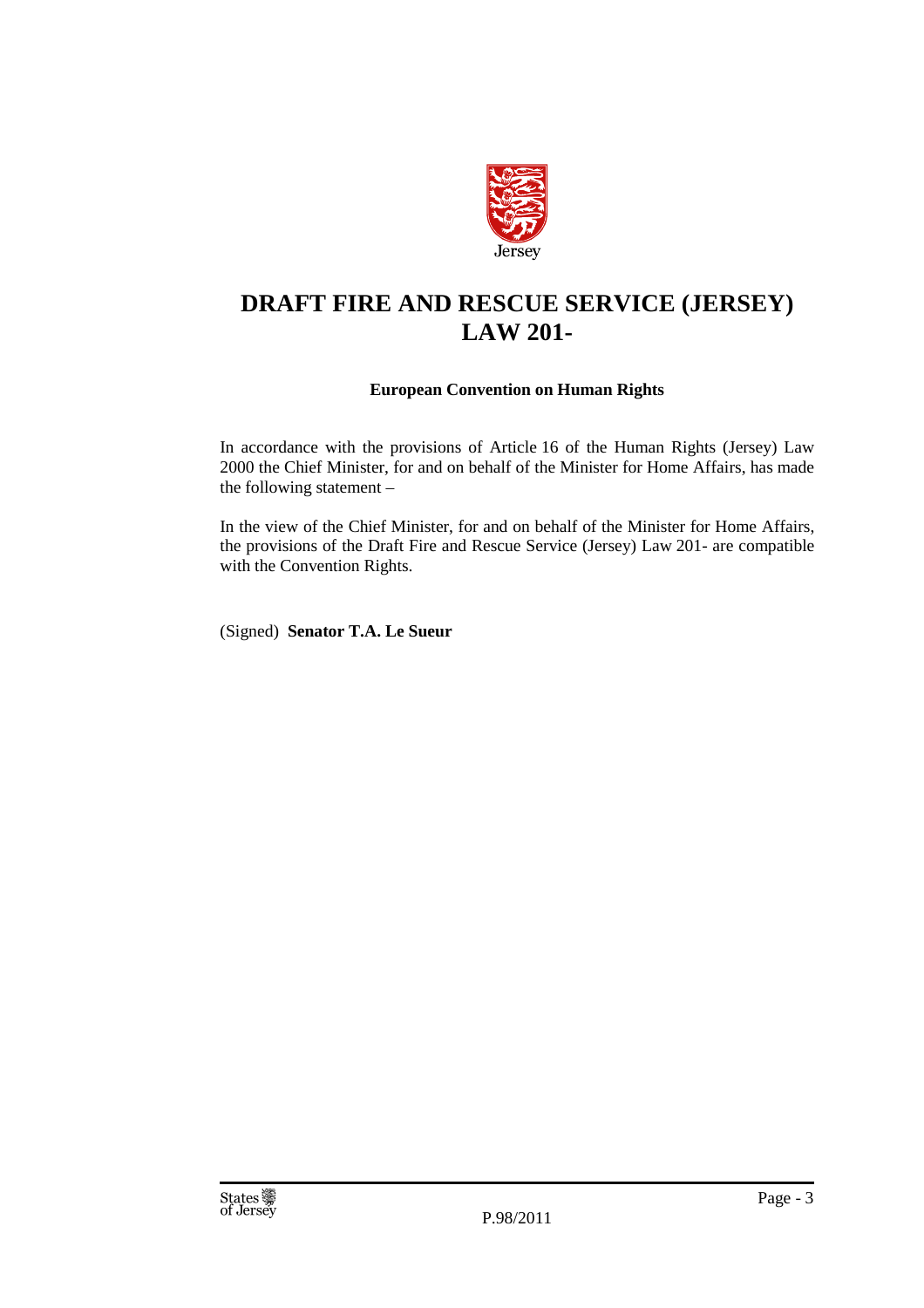#### **REPORT**

#### **Overview**

This draft Law updates the statutory requirement to provide for the maintenance and functions of the States of Jersey Fire and Rescue Service. It will replace the Fire Service (Jersey) Law 1959, which was introduced at a time when the Service was only expected to focus on fighting fires; since then, the role of the Service has changed significantly.

The new statutory requirements and revisions in the draft Law are already being delivered by the Fire and Rescue Service, who are trained and equipped to deal with a wide range of emergencies, but without any statutory requirement to do so. Existing powers already enable a firefighter to do whatever he or she believes to be necessary to extinguish or prevent a fire. The draft Law expands these powers, supporting the operational activities of a firefighter at road collisions, land and sea rescues and other emergencies.

This new framework of powers and duties will equip Jersey's Fire and Rescue Service to meet future challenges. It enables the Minister to decide, in consultation with the community, how and where to deploy the Service's resources. The draft Law therefore provides a stronger basis for the Service's ability to respond to the range of risks. It also imposes on the Minister for Home Affairs a range of statutory duties to promote fire safety, and to prepare for fighting fires and protecting people and property from fires; rescuing people from road traffic collisions; dealing with inshore sea rescues, cliff rescues and firefighting at sea; and dealing with other specific emergencies, such as flooding or terrorist attack, which may be specified by Order and can be amended in line with how the role of the Service may change in the future.

#### **Background**

The Fire Service (Jersey) Law 1959 was enacted to make provision for the establishment of a fire service for duty throughout the Island, for better protection of property against damage by fire and for other ancillary matters. The 1959 Law closely replicated the then current UK legislation, the Fire Services Act 1947. The UK Fire Service Act 1947 was repealed in 2004 and replaced with the Fire and Rescue Services Act 2004. The main purpose of that piece of legislation was to deliver a modernised Fire and Rescue Service capable of responding to the demands of the 21st Century and protecting the community.

When the Fire Service (Jersey) Law 1959 was introduced, the States of Jersey Fire Service (as it was then titled) was expected to focus on fighting fires, and the Law was therefore restricted to this function. The demands on the Service, however, have moved on since the 1959 Law provided it with a statutory function relating exclusively to fighting fires. All the other major functions that the Service now fulfils are discretionary, albeit some have been provided for many years. These 'voluntary' duties include a vastly increased educational role in providing public protection through community safety work; and increased rescue activities, which include freeing trapped passengers from vehicles, containing chemical spills, rescuing people in difficulties at sea or high places, aiding people affected by flooding or undergoing search and rescue activities.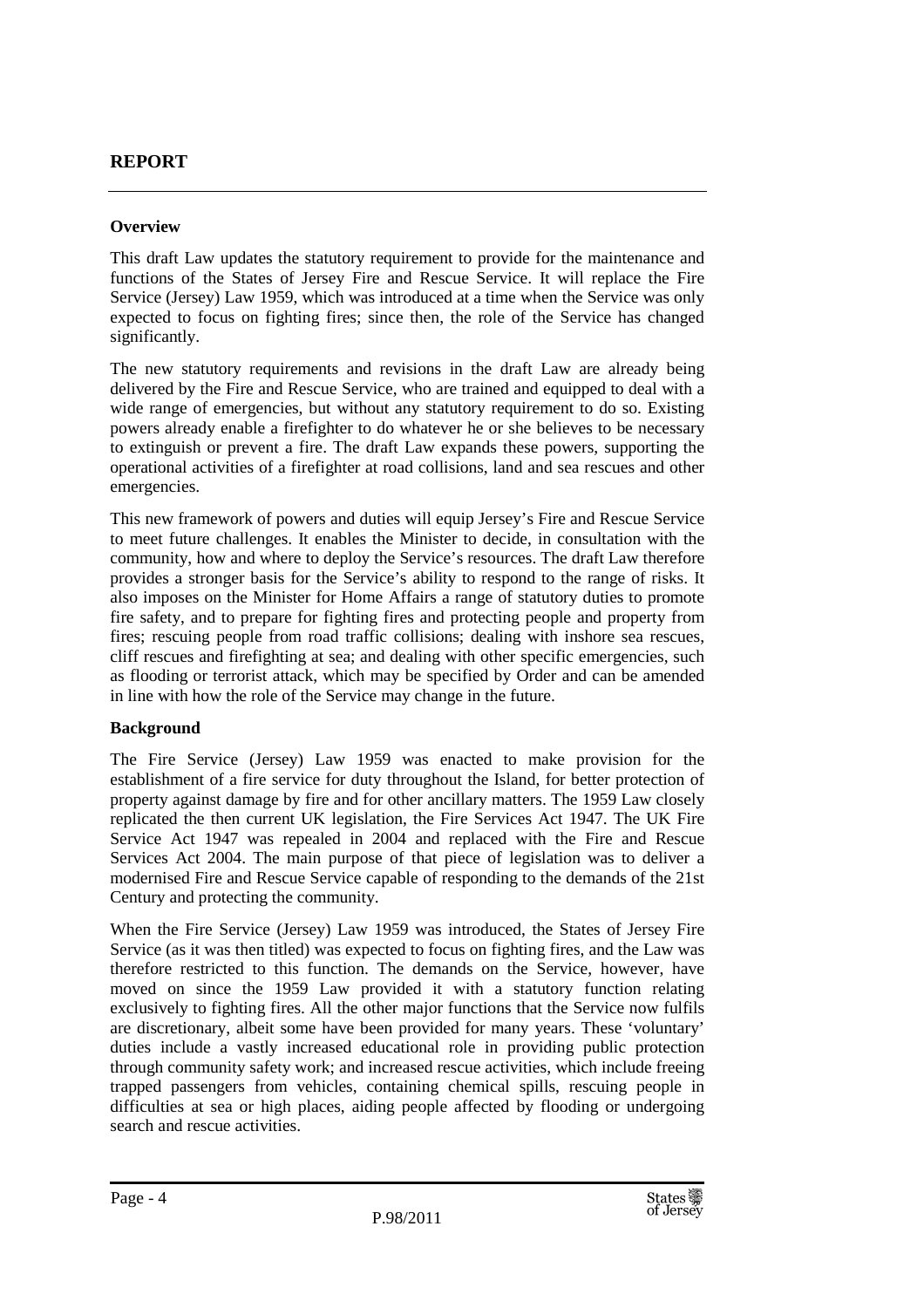The Draft Fire Service (Jersey) Law 201- will repeal the 1959 Law and replace it with legislation that more appropriately reflects the modern role of the Fire and Rescue Service in Jersey. It provides for the maintenance and functions of the States of Jersey Fire and Rescue Service, as previously established by the Fire Service (Jersey) Law 1959. It provides for the appointment of the Chief Fire Officer as the head of the Service and stipulates that the Service is responsible to the Minister for its operations.

The States of Jersey Fire and Rescue Service is modelled on the UK Fire and Rescue Service framework, particularly that of the South West Region. It has a similar managerial and organisational structure, and delivers services of the same type and quality as would be found in the UK. It is involved in a number of initiatives and partnerships, including fire safety initiatives, training, procurement and operational doctrine. The Chief Fire Officer is a member of the Chief Fire Officers' Association South West Region. The Draft Fire and Rescue Service (Jersey) Law 201- is based on the UK Fire and Rescue Services Act 2004. Operating under similar primary legislation will make it easier for the Service to continue to participate fully in these, and further shared activities, and it is essential for mutual aid protocols. It is logical, therefore, that fire service legislation in Jersey continues to be based on UK legislation.

In line with the UK Fire & Rescue Services Act 2004, the draft Law recognises the expanded rescue role of the Fire & Rescue Service in Jersey beyond its traditional firefighting role by placing a statutory duty on the Home Affairs Minister to make provision for rescuing people in the event of a road traffic collision and rescuing people from dangerous places such as cliffs.

The draft Law also provides the Minister with authority to make provision for other emergencies, such as inshore sea rescue or mass decontamination following a terrorist/hazardous materials incident; and humanitarian services such as animal rescues or serious flooding. This is particularly important because the public in Jersey already expects the Fire and Rescue Service to be able to deal with these types of incidents, as demonstrated when the centre of St. Helier became flooded in 2010.

The draft Law authorises the Chief Fire Officer to act to deal with any situation that may be harmful to persons, property or to the environment. It enables him or her to do so outside Jersey, whether on land or sea. In particular, he or she may do so in support of another fire and rescue service with which the Minister has agreed a reinforcement scheme under Article 14 of the draft Law, which provides legal authority to deal with incidents such as a fire onboard a ferry.

The draft Law places a greater emphasis on the prevention of fire by creating a new duty promoting fire safety in Jersey. This is to include general information, publicity and encouragement in respect of steps to prevent harm caused by fire; general community and domestic advice about fires; and the provision of technical fire safety advice for trade, commercial, professional and public purposes. This will underpin the shift toward a more prevention-based approach, thereby helping to save more lives by reducing the number of fires occurring in the first place.

The Fire Service (Jersey) Law 1959 includes the power to employ Fire Service personnel and equipment for purposes other than firefighting and to make a charge for its use, known as a special service. The draft Law also enables the Minister, by Order, to set charges for action taken by the Fire and Rescue Service. It does, however, place conditions on what the Service can charge for and how a charge is levied. A charge cannot be made for any of the following –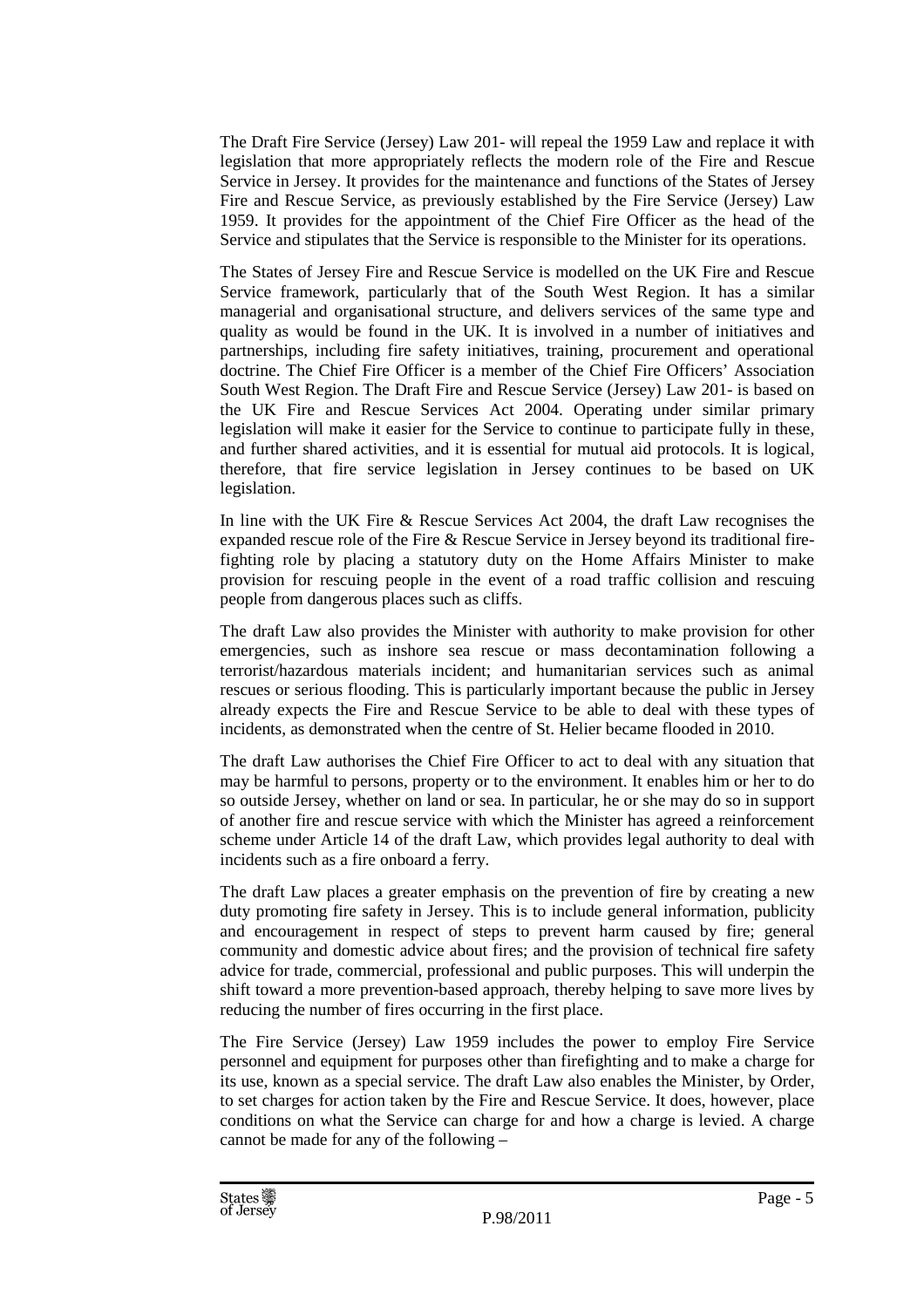- (a) the promotion of fire safety (except technical fire safety advice for trade, commercial, professional or public purposes, if given otherwise than under the Fire Precautions (Jersey) Law 1977);
- (b) extinguishing fires or protecting life or property in Jersey, road accidents or rescues under Article 9 of the draft Law;
- (c) providing emergency medical aid; or
- (d) action taken in Jersey under Article 13 of the draft Law, i.e. acts taken to deal with any situation that may be harmful to persons or property, or to the environment.

The Fire Service (Jersey) Law 1959 enables a firefighter who believes that a fire has broken out or is about to break out, to do whatever he or she believes to be necessary to extinguish or prevent it and to protect life and property. The draft Law also includes this and expands the powers of firefighters beyond this to support their operational activities in respect of road accidents, land and sea rescues and other emergencies.

The Fire Service (Jersey) Law 1959 provides a power to obtain information for firefighting purposes by inspection or otherwise. The draft Law extends this power to enter a premise to conduct an investigation into what caused the fire or why it progressed as it did. This also includes supplementary powers, for example the ability to be accompanied by assistants and equipment, to require persons on the premises to provide facilities and assistance, to inspect and copy records, and to conduct tests and take samples.

The draft Law provides for the criminal liability of officers of bodies corporate and limited liability partnerships that commit offences under any Articles of the Law.

A consultation on the draft Law was undertaken in June 2010, with subsequent minor amendments being made to the draft Law.

Below is the full list of the organisations consulted –

- Airport Rescue and Fire Service
- Chief Minister's Department
- Comité des Connétables
- Comité des Chefs de Police
- Emergency Planning Officer Chief Minister's Department
- Explosives Ordnance Disposal Officer
- Explosives Licensing Officer
- Health and Safety Department
- Jersey Harbours
- Jersey Water
- Planning and Environment Department
- Jersey Property Holdings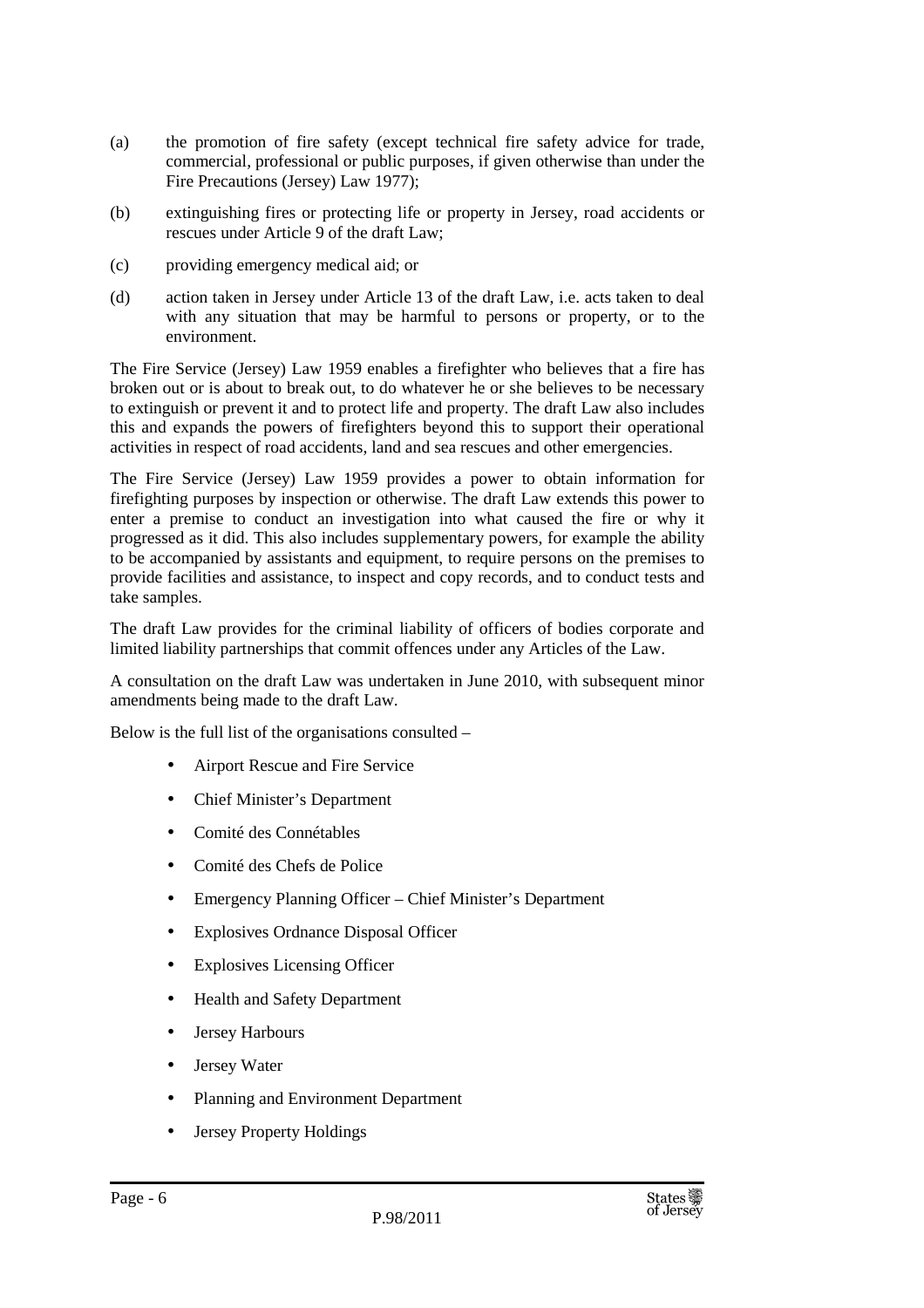- Scrutiny Office
- States of Jersey Police
- States of Jersey Ambulance Service
- The Association of Jersey Architects
- Transport and Technical Services Department.

A Scrutiny Hearing on the draft Law took place in September 2010. It highlighted that the new requirements and revisions in the draft Law are already being delivered by the Fire and Rescue Service personnel, who are trained and equipped to deal with a wide range of emergencies, but without any statutory requirement to do so. The draft Law will clarify and codify the role of the Fire and Rescue Service and ensure it has the appropriate statutory footing to deliver its services.

#### **Financial and manpower implications**

There are no additional financial or manpower implications for the States arising from the adoption of this draft Law. Implementing the draft Law in a CSR environment will have no adverse affect. It will reinforce the service expected by the public, without the need to increase manpower requirements or finance.

Current and future Fire and Rescue Service CSR proposals will provide efficiencies and savings without loss of front-line services. The main change will enable the Minister, by Order, to charge for technical fire safety advice given commercially or to repeated attendance at malfunctioning fire alarm premises. Charges cannot be imposed unless the person concerned is told before the action is taken, and the Minister may in writing, and setting out his reasons, waive a charge.

The draft Law recognises the wider role the Service now plays and provides it with the flexibility to adapt to future manpower changes.

#### **European Convention on Human Rights**

Article 16 of the Human Rights (Jersey) Law 2000 requires the Minister in charge of a Projet de Loi to make a statement about the compatibility of the provisions of the Projet with the Convention rights (as defined by Article 1 of the Law). On 3rd June 2011 the Chief Minister, for and on behalf of the Minister for Home Affairs, made the following statement before Second Reading of this Projet in the States Assembly –

In the view of the Chief Minister, for and on behalf of the Minister for Home Affairs, the provisions of the Draft Fire and Rescue Service (Jersey) Law 201- are compatible with the Convention Rights.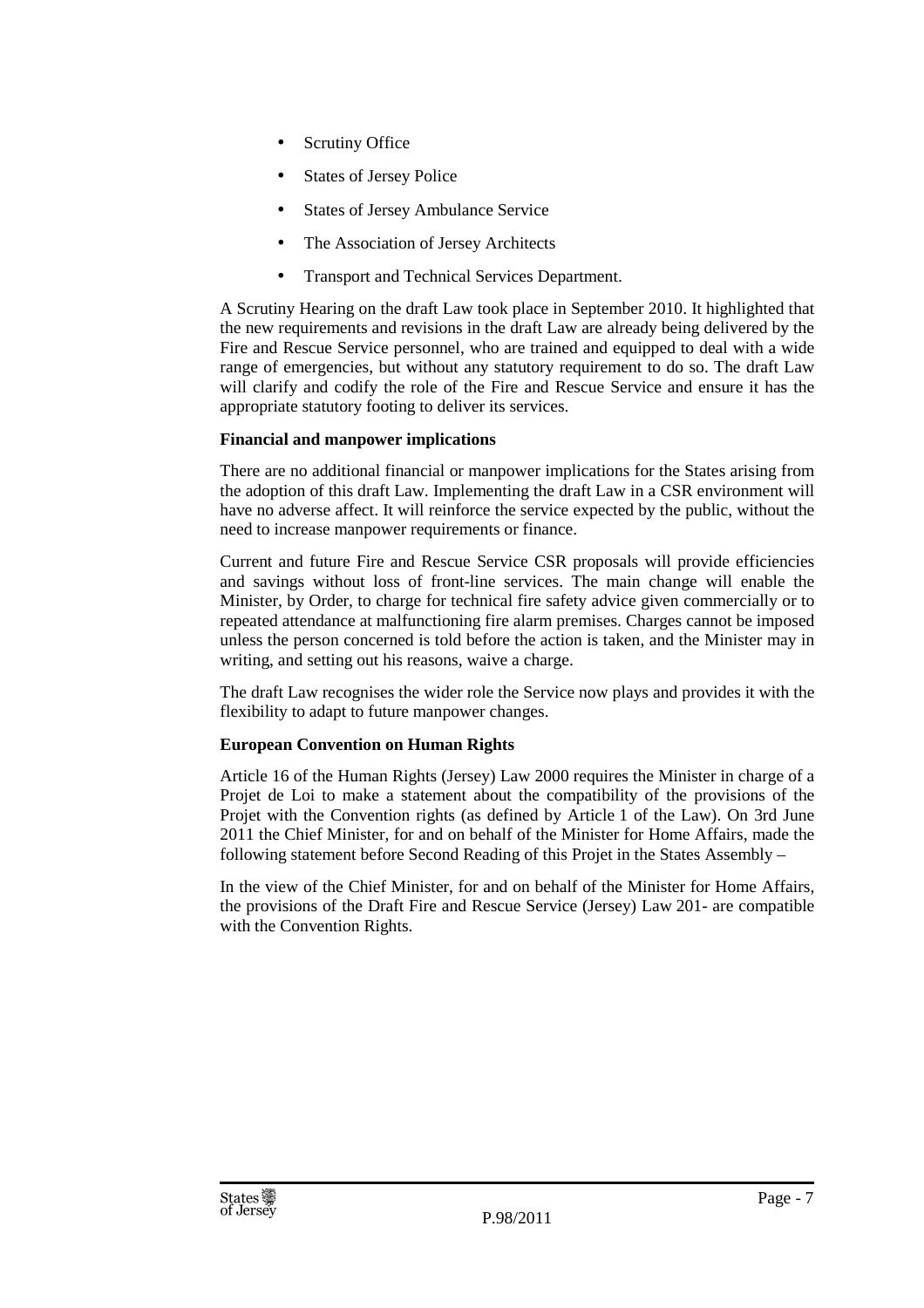### **Explanatory Note**

This draft Law would replace the Fire Service (Jersey) Law 1959.

It continues to provide for the maintenance and functions of the States of Jersey Fire and Rescue Service, established by the earlier Law, under the administrative control of the Minister for Home Affairs.

In doing so, it revises existing provisions in the 1959 Law, and introduces new provisions based on the Fire and Rescue Services Act 2004 (c.21) of the United Kingdom.

A feature of that Act is that it sets out "core" functions that United Kingdom fire and rescue authorities must perform – for example the extinguishing of fires and protection of life and property in the event of fire, and rescuing people involved in road accidents – and other functions that are matters of discretion. The draft Law adopts the same approach. Discretionary functions, in Jersey, will include such things as helping people to gain access to buildings and places, and the rescue of animals.

The draft Law is arranged in the following way –

*Part 1 – Introductory Provisions* 

*Article 1* defines words used in the draft Law.

*Article 2* says that the Minister for Home Affairs is responsible for the administration of the Law.

#### *Part 2 – The States of Jersey Fire and Rescue Service*

*Article 3* provides that the Fire and Rescue Service shall continue to be constituted by the Chief Fire Officer and the other States employees who are for the time being employed for the purposes of the Service.

It says that the Service is responsible to the Minister for carrying out the matters for which the Minister has a statutory duty or discretion to make provision. It also says that it is responsible to the Minister for the performance of any other statutory functions of the Service or its members.

*Article 4* says that the Chief Fire Officer is the head of the Service, and is responsible to the Minister for its operations.

*Article 5* provides for the appointment of an acting Chief Fire Officer.

*Part 3 – Fire and Rescue Functions* 

This Part deals with the functions of the Minister and the Service in respect of fires and rescues.

Articles 6 to 9 impose mandatory obligations.

Under *Article 6*, the Minister must provide for the promotion of fire safety in Jersey.

This is to include general information, publicity and encouragement in respect of steps to prevent harm caused by fire, general community and domestic advice about fires, and the provision of technical fire safety advice for trade, commercial, professional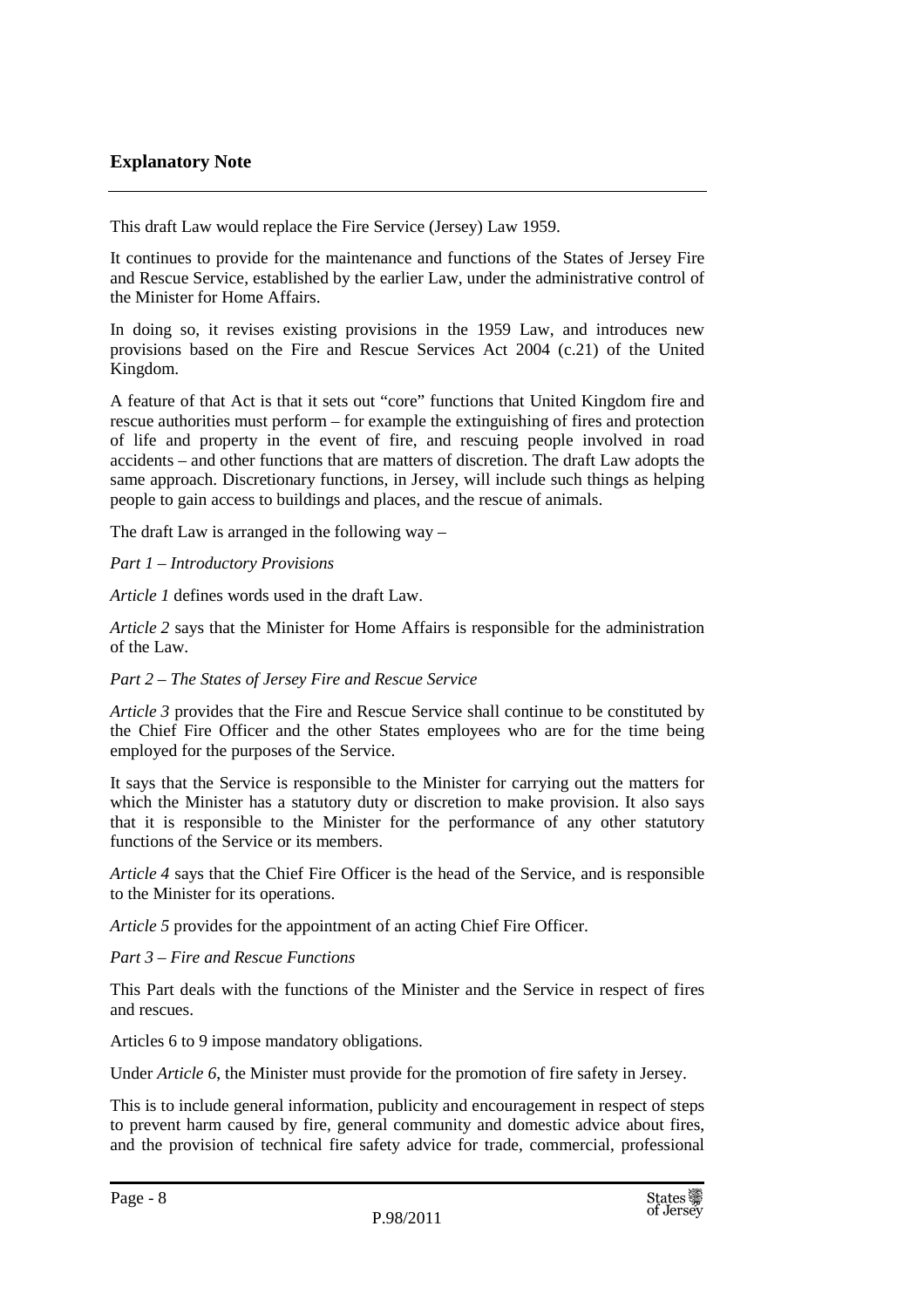and public purposes. "Technical fire safety advice" includes, in particular, advice for the purposes of the Fire Precautions (Jersey) Law 1977.

Under *Article 7*, the Minister must make provision for the maintenance of Jersey's firefighting capability in respect of fires occurring above low water mark.

Under *Article 8*, the Minister must provide rescue and protection services in respect of road accidents.

Under *Article 9,* he or she must provide for the rescue of people from dangerous places, if the rescue begins ashore.

Articles 10 and 11 relate to matters for which the Minister may also make provision.

Under *Article 10*, the Minister may as a matter of discretion make provision for emergencies other than the ones he or she must provide for under any of Articles 7, 8 and 9.

Under *Article 11*, he or she may provide for humanitarian services – the rescue or assistance of persons otherwise than in emergencies, and the rescue of animals.

*Article 12* requires the Minister, when making provision under Articles 7 to 11, to make adequate arrangements for staffing, premises and equipment, for training and for responses to alerts.

The Minister must also make efficient arrangements for cooperation with the Airport Rescue and Firefighting Service.

*Article 13* authorizes the Chief Fire Officer to act to deal with any situation that may be harmful to persons or property, or to the environment. It enables him to do so outside Jersey, whether on land or sea. In particular, he or she may do so in support of another fire and rescue service with which the Minister has agreed a reinforcement scheme under Article 14.

*Article 14* enables the Minister to enter into reinforcement schemes with fire and rescue services in other Channel Islands, the United Kingdom or the Isle of Man. A reinforcement scheme is one to enable the participating authorities to support each other in situations that require outside assistance. It may apportion between them the costs of providing firefighters and other support.

*Article 15* enables the Minister, by Order, to set charges for certain actions taken by the Fire and Rescue Service and to specify the persons who may be charged. It then empowers the Chief Fire Officer to impose such a charge if he or she thinks fit – i.e. in the Chief Fire Officer's discretion.

The services for which charges can be imposed are –

- (a) the provision of technical fire safety advice, and technical assistance in connection with such advice;
- (b) humanitarian services, such as rescuing persons and giving them medical aid otherwise than in an emergency, helping persons to gain access to places, and rescuing animals;
- (c) things done or provided under Article 13; and
- (d) responding to a malfunctioning automatic fire alarm, when there is not an emergency.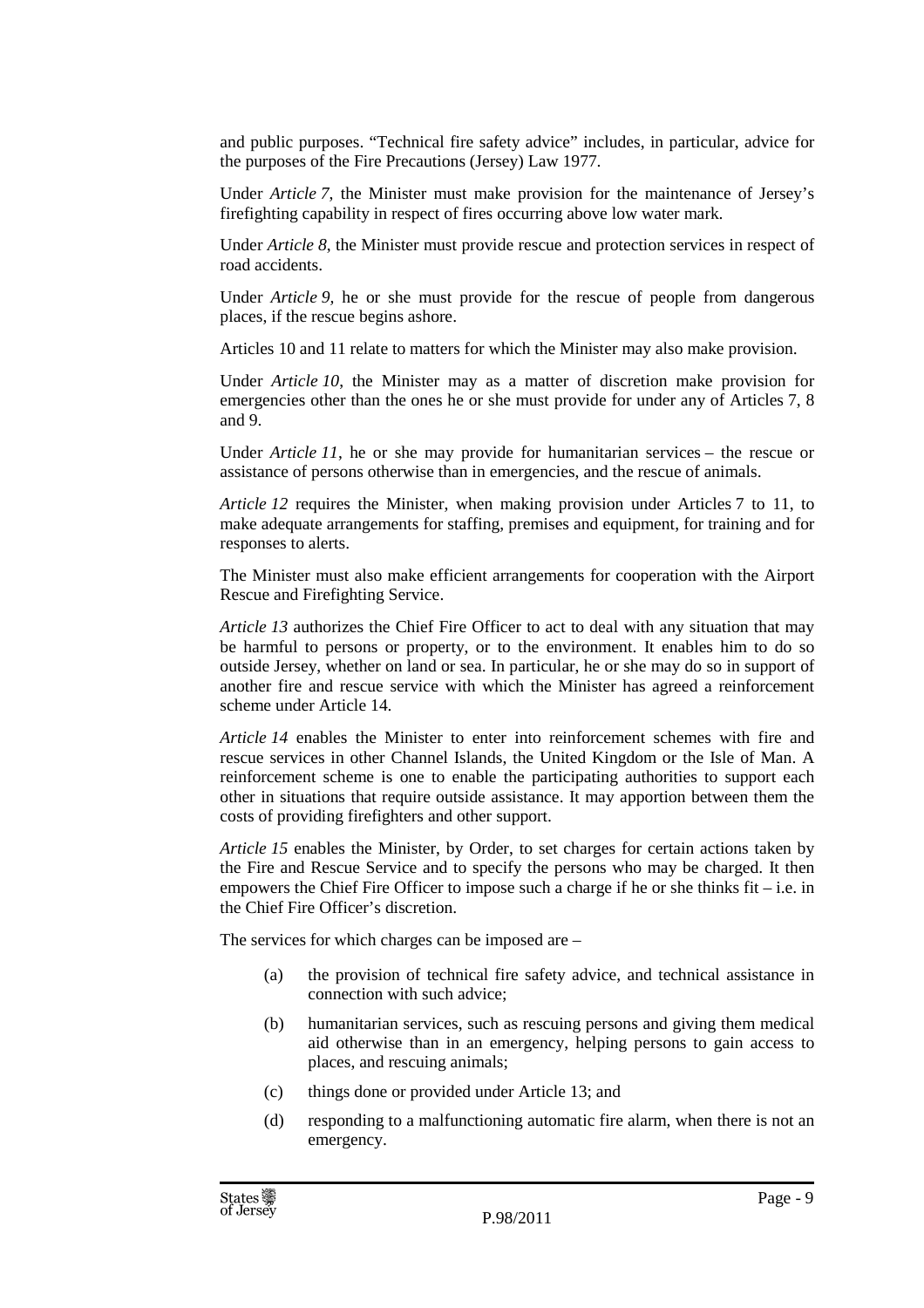The Chief Fire Officer cannot impose a charge unless the person concerned is told what the charge will be before the action is taken.

The Minister may in writing, setting out his or her reasons, waive a charge in any particular case.

*Article 16* gives the senior firefighter present at a fire the sole charge and control of all operations to extinguish the fire.

*Article 17* is concerned with emergency powers.

It enables a firefighter who believes that a fire has broken out, or is about to break out, to do whatever he or she believes to be necessary to extinguish or prevent it, and to protect life and property. There must be reasonable grounds for belief.

This power is also given to any member of the Airport Rescue and Firefighting Service acting by arrangement with the Fire and Rescue Service, and to police officers.

The Article also gives the same powers, but to firefighters only, in respect of road accidents, rescues from dangerous places and other emergencies.

The powers given under Article 17 include in particular the right to enter premises, using force if necessary; to move or break into a vehicle or vessel, to close a road, to regulate traffic and to restrict access to any place.

*Article 18* relates to powers to obtain information and conduct investigations.

It enables firefighters to enter premises for the purposes of the Law.

Twenty-four hours' notice of entry must be given. If the occupier of the premises requires it, the firefighter must show his or her authority to enter. This Article does not give a right to use force.

*Article 19* enables a firefighter to apply to the Bailiff or a Jurat for a warrant to enter premises for the purposes of Article 18, by force or without giving 24 hours' notice.

*Article 20* gives supplementary powers to a firefighter who has entered premises under Article 18. For example, the firefighter may be accompanied by assistants and equipment, require persons on the premises to provide facilities and assistance, inspect and copy records, conduct tests and take samples, according to the purpose of entry.

#### *Part 4 – Water Supply*

*Article 21* requires the Minister to take all reasonable measures to ensure that an adequate supply of water will be available for use in case of fire. For that purpose, he or she may enter into agreements with the Jersey New Waterworks Company Limited.

The Waterworks Company itself has a statutory obligation under Article 21 to allow any person, without charge, to use water from a hydrant to extinguish a fire.

The Minister may also make agreements with persons other than the Waterworks Company for the provision of water in case of fire, and take other measures to ensure the supply of water.

Article 21 protects the Waterworks Company from liability for claims arising from the interruption of supply, if caused by its complying with a request by a senior firefighter to provide a greater supply and pressure of water to extinguish a fire.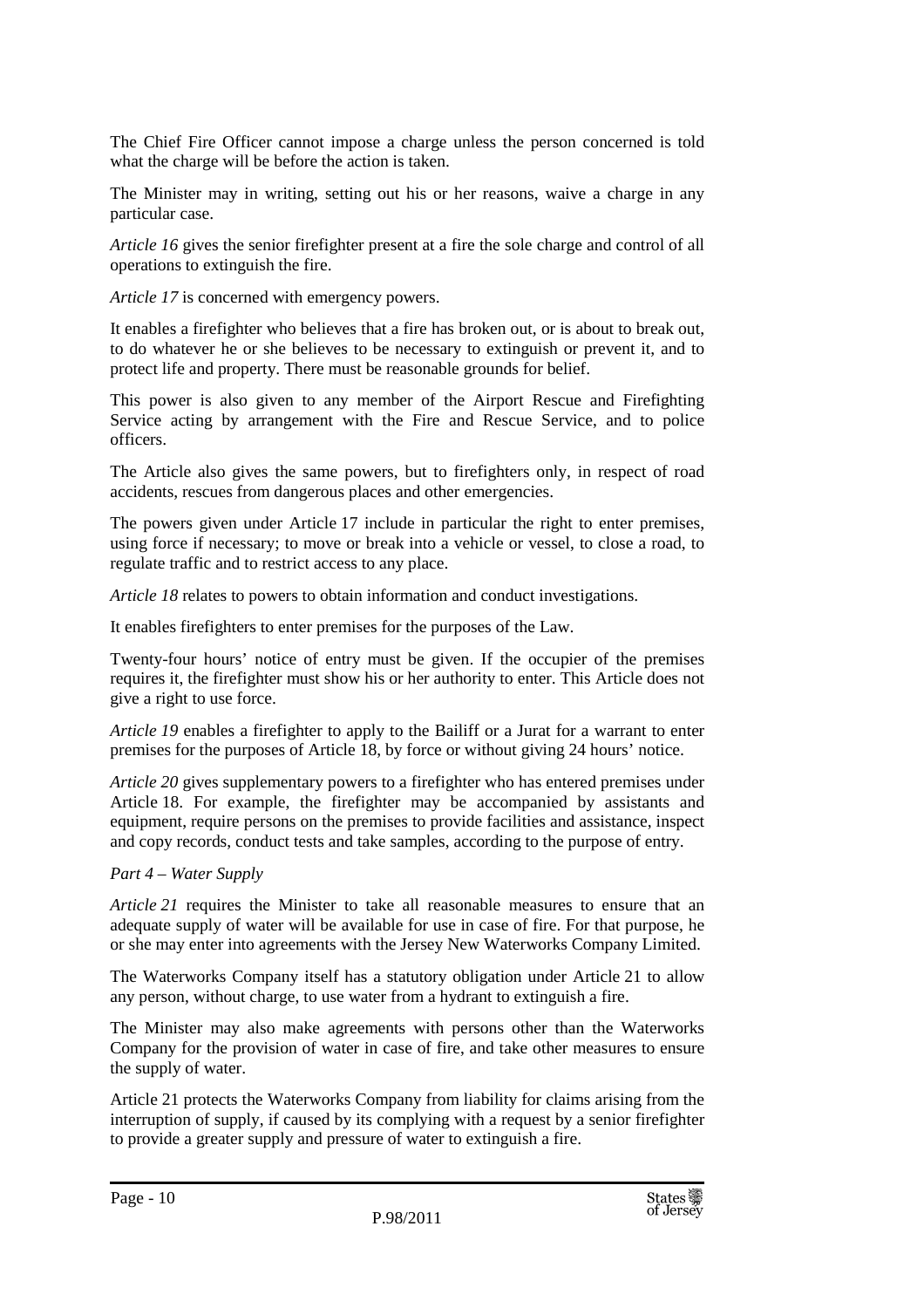*Article 22* enables the Chief Fire Officer to make arrangements with the Waterworks Company for the provision, maintenance and marking of fire hydrants.

*Article 23* requires the Waterworks Company, or a contractor working on its behalf, to give the Chief Fire Officer 30 days' notice of work affecting the supply of water and 3 days' notice of work affecting fire hydrants. If it is not practicable for notice to be given within those times (for instance, because the works are required urgently), it must in any case be given as soon as practicable.

*Part 5 – Offences* 

Under *Article 24*, it is an offence for the Water Company or a contractor to contravene Article 21 or (as the case may be) Article 23*.*

Under *Article 25*, it is an offence for a person who in the course of duty obtains information about a manufacturing process or a trade secret to disclose it to another person, except in the course of duty.

*Article 26* provides for the offence of obstruction.

*Under Article 27* makes it an offence to fail to comply with a prohibition or requirement imposed on a person by a firefighter under either of Articles 17 and 20.

*Article 28* provides for offences relating to fire hydrants and signs.

*Article 29* provides for offences in respect of false alarms.

*Article 30* provides for offences concerning fires that are not accidental.

In particular, the offence of maliciously setting fire to someone else's property is punishable by 10 years' imprisonment and an unlimited fine.

*Article 31* provides for the criminal liability of officers of bodies corporate and limited liability partnerships that commit offences under any of Articles 24, 27 and 28.

#### *Part 6 – Other Provisions*

*Article 32* is a transitional provision, continuing the employment of the Chief Fire Officer and the other members of the Fire and Rescue Service.

The effect of *Article 33* is to repeals the Fire Service (Jersey) Law 1959 and its amendments.

*Article 34* amends other enactments to update references to the Fire and Rescue Service and to the Airport Rescue and Firefighting Service.

*Article 35* gives the name by which the draft Law may be cited, and provides for it to come into force on a day or days appointed by the States.

References in the draft Law to a level 4 fine are to that level in the Criminal Justice (Standard Scale of Fines) (Jersey) Law 1993. Currently, this is –

| Level on the scale | <b>Maximum</b> fine |
|--------------------|---------------------|
|                    | £50                 |
|                    | £500                |
| 3                  | £2,000              |
|                    | £5,000              |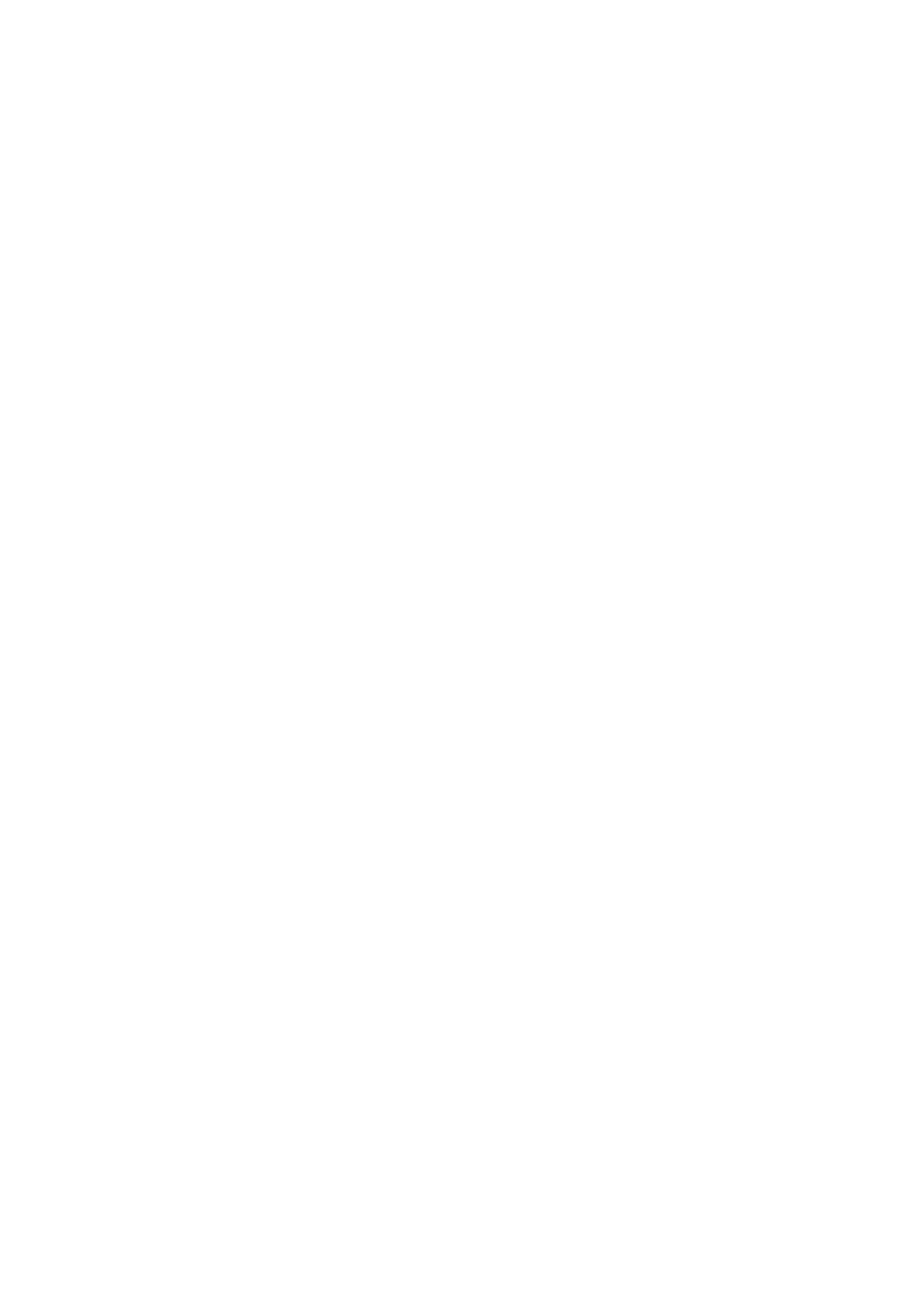

# **DRAFT FIRE AND RESCUE SERVICE (JERSEY) LAW 201-**

# **Arrangement**

**Article** 

|                   | PART <sub>1</sub><br><b>INTRODUCTORY PROVISIONS</b><br>2                  |    |
|-------------------|---------------------------------------------------------------------------|----|
|                   |                                                                           |    |
| 1                 |                                                                           |    |
| PART <sub>2</sub> |                                                                           | 17 |
|                   | THE STATES OF JERSEY FIRE AND RESCUE SERVICE                              | 17 |
| 3                 |                                                                           |    |
| 4                 |                                                                           |    |
| 5                 |                                                                           |    |
| PART <sub>3</sub> |                                                                           | 18 |
|                   | FIRE AND RESCUE FUNCTIONS                                                 | 18 |
| 6                 |                                                                           |    |
| 7                 |                                                                           |    |
| 8                 |                                                                           |    |
| 9                 |                                                                           |    |
| 10                |                                                                           |    |
| 11                |                                                                           |    |
| 12                |                                                                           |    |
| 13                |                                                                           |    |
| 14                |                                                                           |    |
| 15                |                                                                           |    |
| 16                |                                                                           |    |
| 17                | Power of firefighters in an emergency or similar situation 22             |    |
| 18                | Powers of firefighter to obtain information and conduct investigations 23 |    |
| 19                |                                                                           |    |
| 20                |                                                                           |    |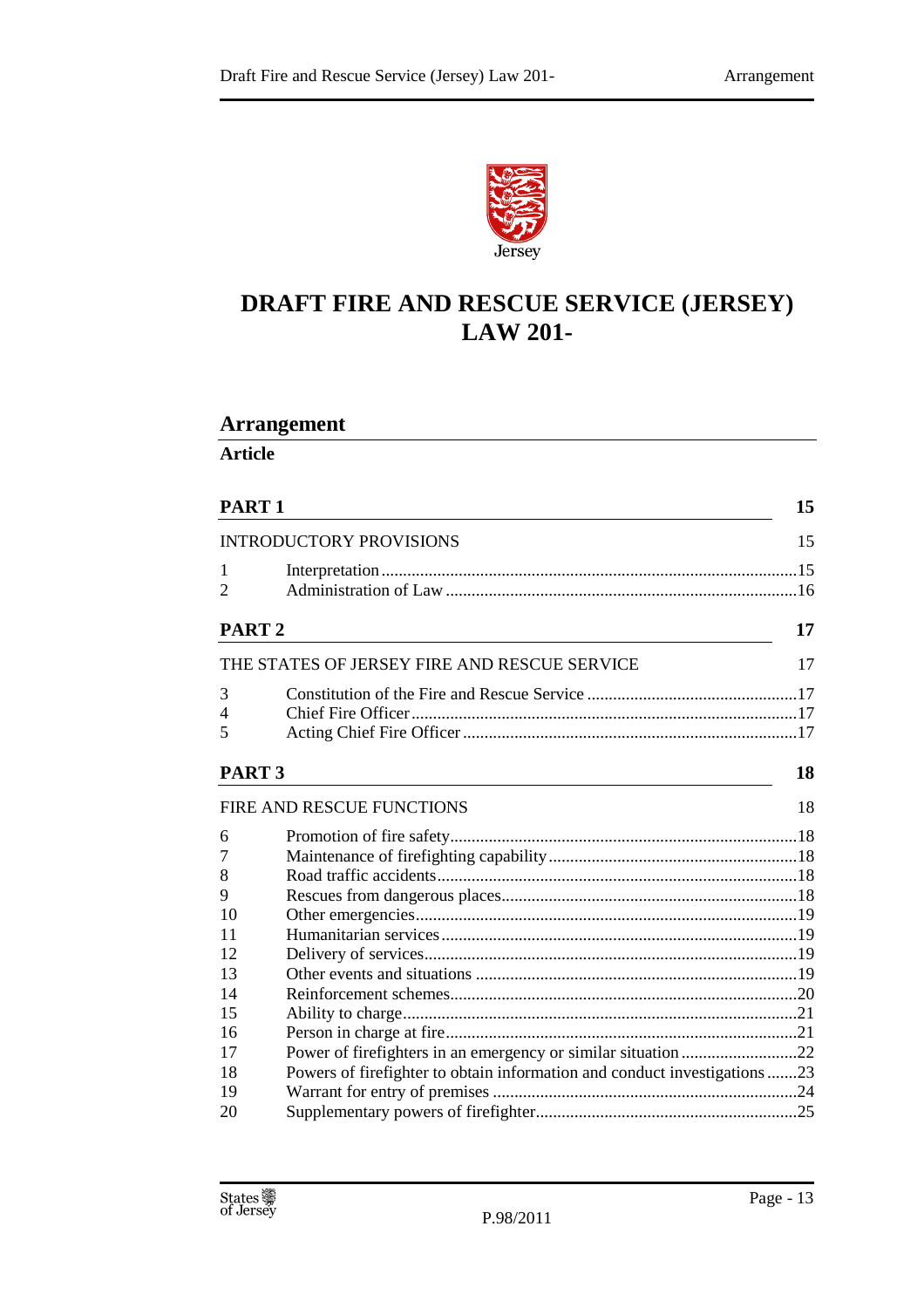| PART <sub>4</sub> |                                                            |    |
|-------------------|------------------------------------------------------------|----|
|                   | <b>WATER SUPPLY</b>                                        | 26 |
| 21                |                                                            |    |
| 22<br>23          | Notice of works affecting water supply and fire hydrants27 |    |
| PART <sub>5</sub> |                                                            | 28 |
| <b>OFFENCES</b>   |                                                            | 28 |
| 24                |                                                            |    |
| 25                |                                                            |    |
| 26                |                                                            |    |
| 27                |                                                            |    |
| 28                |                                                            |    |
| 29                |                                                            |    |
| 30                |                                                            |    |
| 31                |                                                            |    |
| PART <sub>6</sub> |                                                            | 30 |
|                   | <b>OTHER PROVISIONS</b>                                    | 30 |
| 32                |                                                            |    |
| 33                |                                                            |    |
| 34                |                                                            |    |
| 35                |                                                            |    |
| <b>SCHEDULE</b>   |                                                            | 32 |

|                | <b>AMENDED ENACTMENTS</b>                                       | 32 |
|----------------|-----------------------------------------------------------------|----|
|                |                                                                 |    |
| 2              |                                                                 |    |
| 3              |                                                                 |    |
| $\overline{4}$ | Public Employees (Contributory Retirement Scheme) (Jersey)      |    |
|                | Public Employees (Contributory Retirement Scheme) (New Members) |    |
| 6              | Public Employees (Contributory Retirement Scheme) (Existing     |    |
|                |                                                                 |    |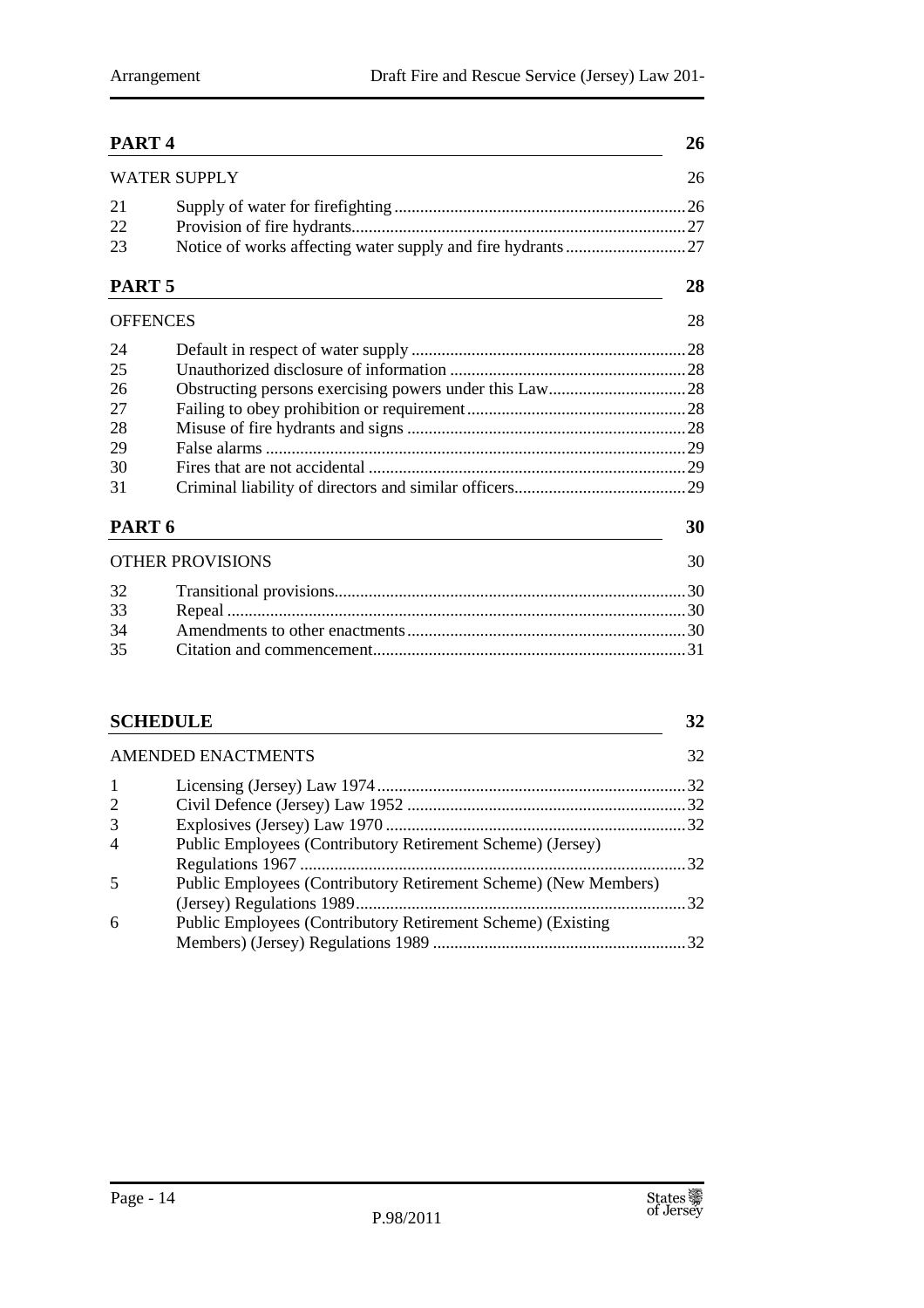

# **DRAFT FIRE AND RESCUE SERVICE (JERSEY) LAW 201-**

**A LAW** to replace the Fire Service (Jersey) Law 1959, to continue to provide for the States of Jersey Fire and Rescue Service; to provide for the better protection of life, property and the environment against fire and emergencies arising from other causes, and for related matters.

| Adopted by the States                         | [date to be inserted] |
|-----------------------------------------------|-----------------------|
| Sanctioned by Order of Her Majesty in Council | [date to be inserted] |
| Registered by the Royal Court                 | [date to be inserted] |

**THE STATES**, subject to the sanction of Her Most Excellent Majesty in Council, have adopted the following Law –

## **PART 1**

#### INTRODUCTORY PROVISIONS

#### **1 Interpretation**

In this Law, unless the context otherwise requires –

"Airport Rescue and Firefighting Service" means the fire and rescue service maintained at St. Peter's Airport by the States of Jersey;

"Chief Fire Officer" means the Chief Fire Officer of the States of Jersey Fire and Rescue Service;

"emergency" means –

- (a) an event or situation that causes or is likely to cause a person to die, to be seriously injured or to become seriously ill;
- (b) an event or situation that causes or is likely to cause serious damage to property; or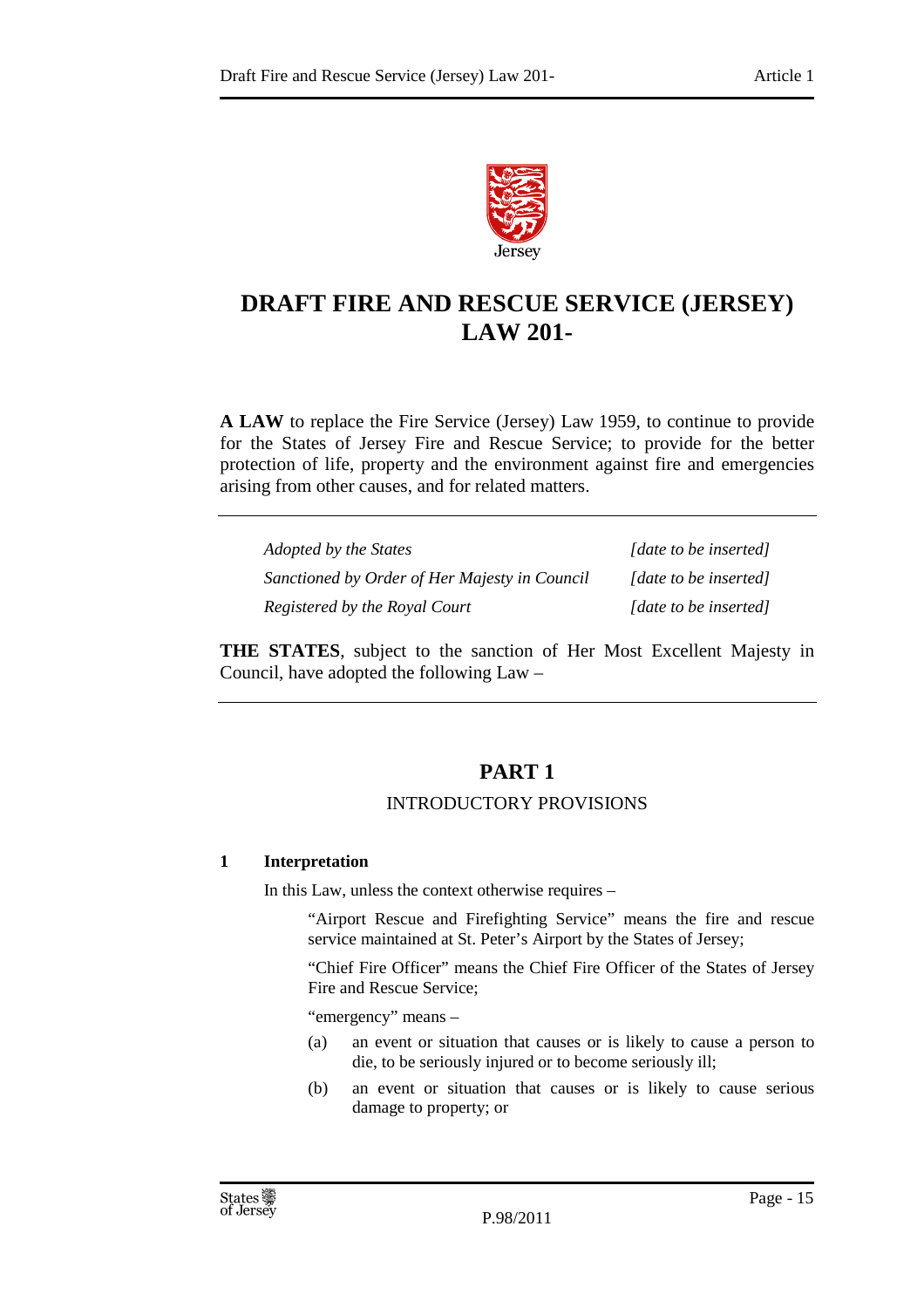(c) an event or situation that causes or is likely to cause serious harm to the environment;

"environment" includes the marine environment;

"firefighter" means –

- (a) the Chief Fire Officer; or
- (b) a States' employee within the meaning of the Employment of States of Jersey Employees (Jersey) Law 2005<sup>1</sup> who is employed in the Fire and Rescue Service as a firefighter;

"functions" includes powers and duties;

"harm to the environment" includes harm to the life or health of plants or animals;

"highway" includes a road, as defined in Article 1(1) of the Road Traffic (Jersey) Law  $1956^2$ ;

"humanitarian services" includes –

- (a) the rescue of persons;
- (b) assistance to persons to gain access to places; and
- (c) the provision of medical aid to persons,

otherwise than in cases of emergency, and also includes the rescue of animals;

"low water mark" means the mean low water mark (*chart datum*);

"Minister" means the Minister for Home Affairs;

"provision" means provision that is effective, efficient and economical;

"States of Jersey Fire and Rescue Service" and "Fire and Rescue Service" mean the States of Jersey Fire and Rescue Service to which Article 3 refers;

"technical fire safety advice" means specific technical advice about –

- (a) the prevention of fires and the restriction of their spread in buildings and other property;
- (b) means of escape from buildings and other property in case of fire; or
- (c) compliance with the Fire Precautions (Jersey) Law 1977<sup>3</sup> ,

and also means the provision of technical assistance in connection with that advice;

"Waterworks Company" means the Jersey New Waterworks Company Limited.

#### **2 Administration of Law**

The Minister for Home Affairs shall be responsible for the administration of this Law.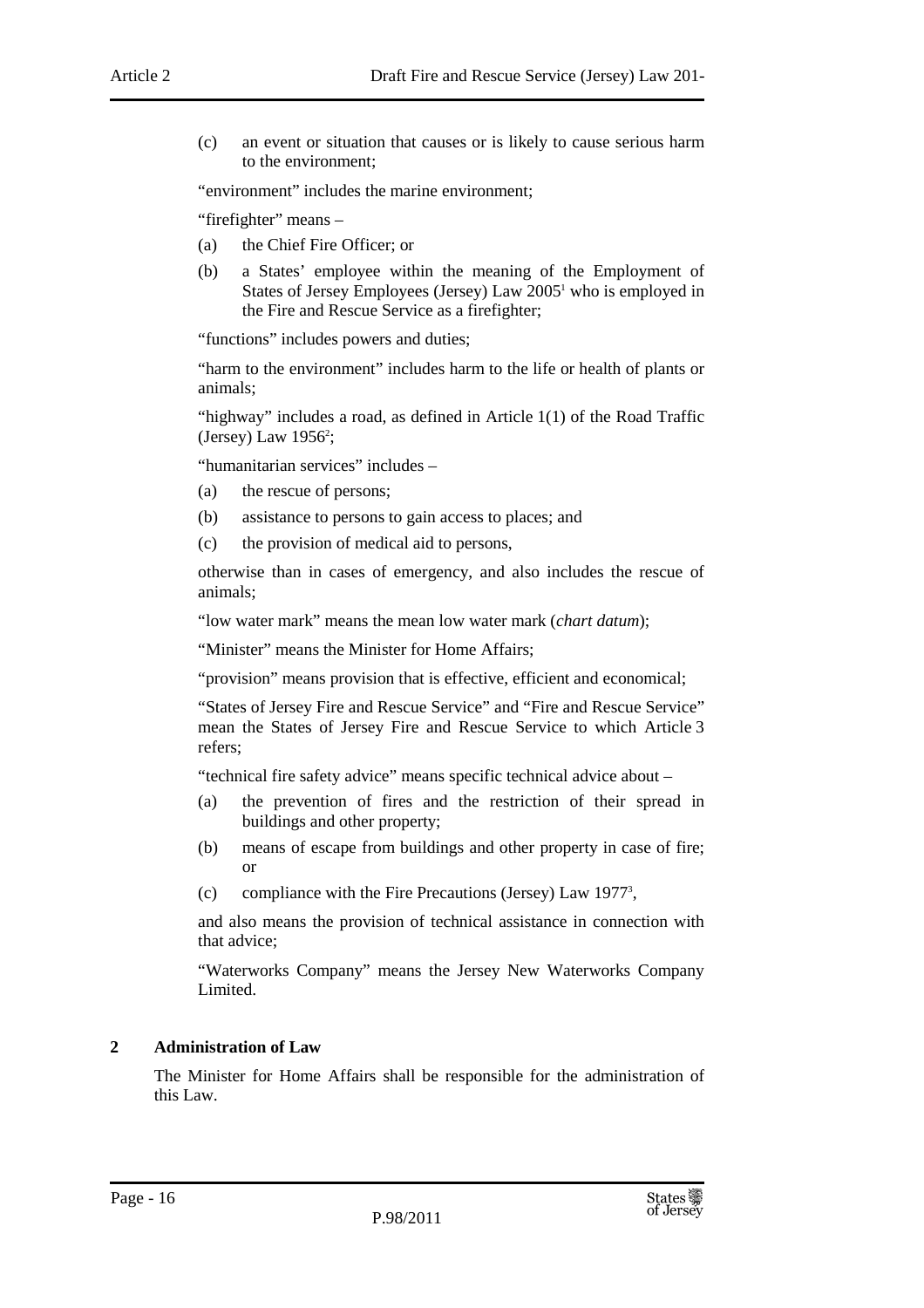# **PART 2**

#### THE STATES OF JERSEY FIRE AND RESCUE SERVICE

#### **3 Constitution of the Fire and Rescue Service**

- (1) There shall continue to be a service called the States of Jersey Fire and Rescue Service.
- (2) The Fire and Rescue Service is the same service as that established by Article 2 of the Fire Service (Jersey) Law 1959<sup>4</sup>.
- (3) From the commencement of this Law, the Fire and Rescue Service shall be constituted by –
	- (a) the person who is for the time being employed under the Employment of States of Jersey Employees (Jersey) Law 2005 as the Chief Fire Officer of the Service; and
	- (b) those States' employees within the meaning of the Employment of States of Jersey Employees (Jersey) Law 2005 who are for the time being employed for the purposes of the Service.
- (4) The Fire and Rescue Service is responsible to the Minister
	- (a) for the carrying out of those matters that the Minister must or may make provision for or undertake under this Law, the Fire Precautions (Jersey) Law 1977 or any other enactment; and
	- (b) for the carrying out of such other functions as the Service or a member of the Service has under any enactment to which subparagraph (a) refers.

#### **4 Chief Fire Officer**

The Chief Fire Officer shall be the head of the Fire and Rescue Service, and is responsible to the Minister for its effective, efficient and economical operation.

#### **5 Acting Chief Fire Officer**

- (1) The Minister shall appoint an officer of the Fire and Rescue Service to act as the Chief Fire Officer during –
	- (a) the temporary absence or incapacity of the Chief Fire Officer; or
	- (b) a vacancy in the office of Chief Fire Officer.
- (2) An officer appointed under paragraph (1) has, while so acting, the functions of the Chief Fire Officer under this Law and any other enactments.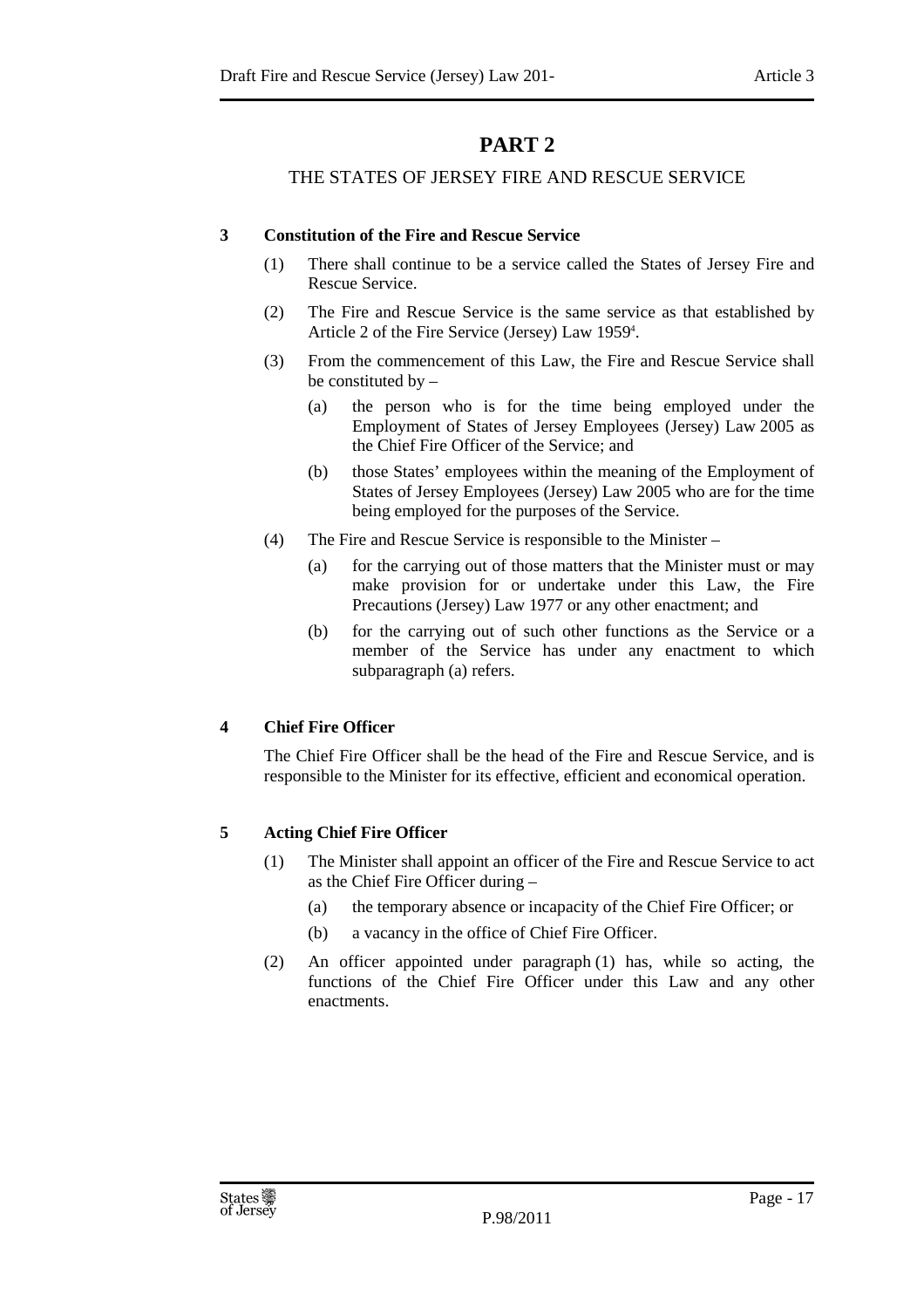# **PART 3**

#### FIRE AND RESCUE FUNCTIONS

#### **6 Promotion of fire safety**

- (1) The Minister shall make provision for the purposes of promoting fire safety in Jersey.
- (2) In making provision under paragraph (1), the Minister shall in particular, to the extent that he or she considers it reasonable to do so, make arrangements for –
	- (a) the provision of general information and publicity, and encouragement, in respect of the steps to be taken to prevent fires and death or injury, or damage to property, by fire;
	- (b) the giving of general advice for community and domestic purposes, on request, about the prevention of fires and the restriction of their spread in buildings and other property;
	- (c) the giving of general advice for community and domestic purposes, on request, about means of escape from buildings and other property in case of fire; and
	- (d) the provision of technical fire safety advice for any commercial, trade, professional or public purpose.

#### **7 Maintenance of firefighting capability**

- (1) The Minister shall make provision for the purposes of
	- (a) extinguishing fires; and
	- (b) protecting life and property in the event of fire.
- (2) The Minister's duty under paragraph (1) is to do so in respect of fire occurring in Jersey above the low water mark.

#### **8 Road traffic accidents**

The Minister shall make provision for the purposes of –

- (a) rescuing people in the event of road traffic accidents in Jersey; and
- (b) protecting people from serious harm, to the extent that he or she considers it reasonable to do so, in the event of road traffic accidents in Jersey.

#### **9 Rescues from dangerous places**

- (1) The Minister shall make provision for the purposes of rescuing people from dangerous places.
- (2) The Minister's duty under paragraph (1) is to do so in respect of rescues beginning above the low water mark in Jersey.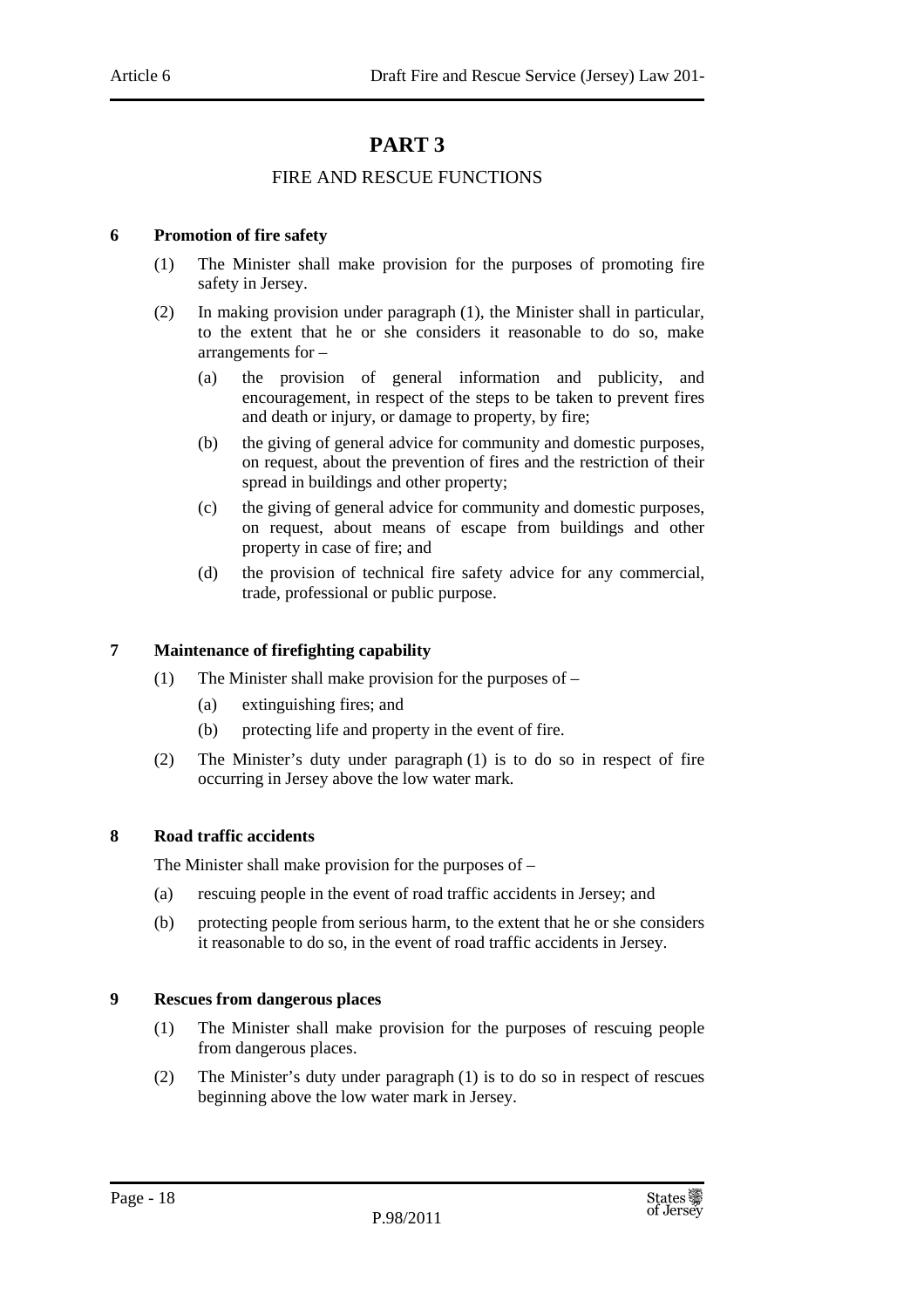#### **10 Other emergencies**

The Minister may make provision in respect of emergencies (other than those arising in circumstances to which Articles 7 to 9 already refer) that are of any kind specified in an Order made by the Minister.

#### **11 Humanitarian services**

The Minister may make provision in respect of humanitarian services (other than those arising in circumstances to which Articles 7 to 10 already refer) of any kind specified in an Order made by the Minister.

#### **12 Delivery of services**

In making provision under Articles 6 to 11, the Minister shall in particular –

- (a) secure the provision of the personnel, services, buildings and equipment necessary for the Fire and Rescue Service to meet all normal requirements;
- (b) secure the provision of training for personnel of the Service;
- (c) make arrangements to enable the Service to deal with calls for help and for summoning personnel;
- (d) make arrangements for securing the cooperation of the Airport Rescue and Firefighting Service when required to ensure the performance of the Minister's functions under this Law;
- (e) make arrangements to enable information needed for the purposes mentioned in Articles 6 to 11 to be obtained; and
- (f) make arrangements for ensuring that reasonable steps are taken so as to prevent or limit damage to property resulting from action taken for the purposes mentioned in Articles 7 to 11.

#### **13 Other events and situations**

- (1) The Chief Fire Officer may take any action that he or she considers appropriate in response to –
	- (a) an event or a situation that causes or is likely to cause a person to die, to be injured or to become ill;
	- (b) an event or situation that causes or is likely to cause damage to property; or
	- (c) an event or a situation that causes or is likely to cause harm to the environment.
- (2) An action taken under paragraph (1) includes
	- (a) any action for the purpose of enabling action to be taken in response to an event or situation of the kind mentioned in paragraph (1); and
	- (b) an action to secure the provision of equipment.
- $(3)$  An action –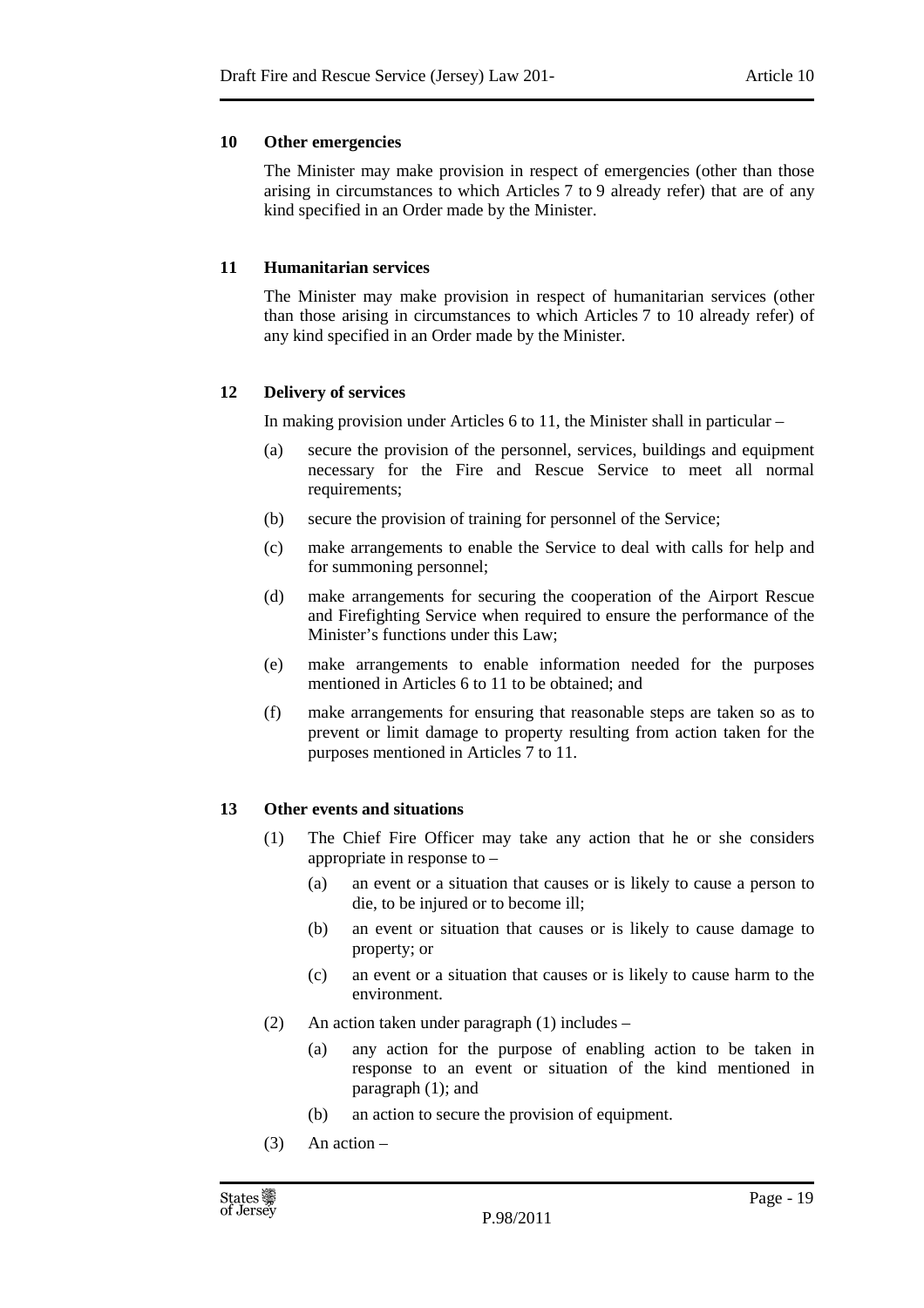- (a) may be taken under paragraph (1) for a purpose even though that purpose is not mentioned in any of Articles 7 to 11;
- (b) in an area of the sea; or
- (c) outside Jersey, in support of a reinforcement scheme made by the Minister under Article 14, or otherwise in support of another fire service or fire and rescue service that is outside Jersey.

#### **14 Reinforcement schemes**

- (1) The Minister may enter into a reinforcement scheme with an authority (by whatever name it is called) that performs in another place or area in the British Islands any functions that are equivalent to or of the same kind as those of the Minister or the States of Jersey Fire and Rescue Service under this Law.
- (2) A reinforcement scheme is a scheme for ensuring that assistance may be provided between the Minister and an overseas fire authority, so as to enable the Minister and the Fire and Rescue Service, and the other fire authority and its service, to perform their functions.
- (3) A reinforcement scheme may make provision for apportioning between the Minister and an overseas fire authority any expenses incurred in taking measures to secure the operation of the scheme.
- (4) A reinforcement scheme may include provision for an overseas fire authority, at the request of the Minister, to place members of the overseas fire authority's service at the Minister's disposal for the purpose of enabling the States of Jersey Fire and Rescue Service to meet any special demand on its resources.
- (5) A member of the fire and rescue service of an overseas fire authority serving a period of duty in Jersey under a reinforcement scheme made under paragraph (1) shall, during that period –
	- (a) be subject to the authority and under the control of the Chief Fire Officer: and
	- (b) if the member performs the functions of a firefighter in the service of the overseas fire authority, carry out the duties and have the powers of a firefighter under this Law.
- (6) Any reference in this Law or any other enactment to a firefighter or other member of the States of Jersey Fire and Rescue Service shall include a reference to a firefighter or other member of the service of an overseas fire authority serving a period of duty in Jersey under a reinforcement scheme made under paragraph (1).
- (7) In this Article
	- (a) "overseas fire authority" means an authority to which paragraph (1) refers; and
	- (b) a reference to the service of an overseas fire authority means the fire service, or the fire and rescue service, (by whatever name it is called) that is provided by that authority for its place or area.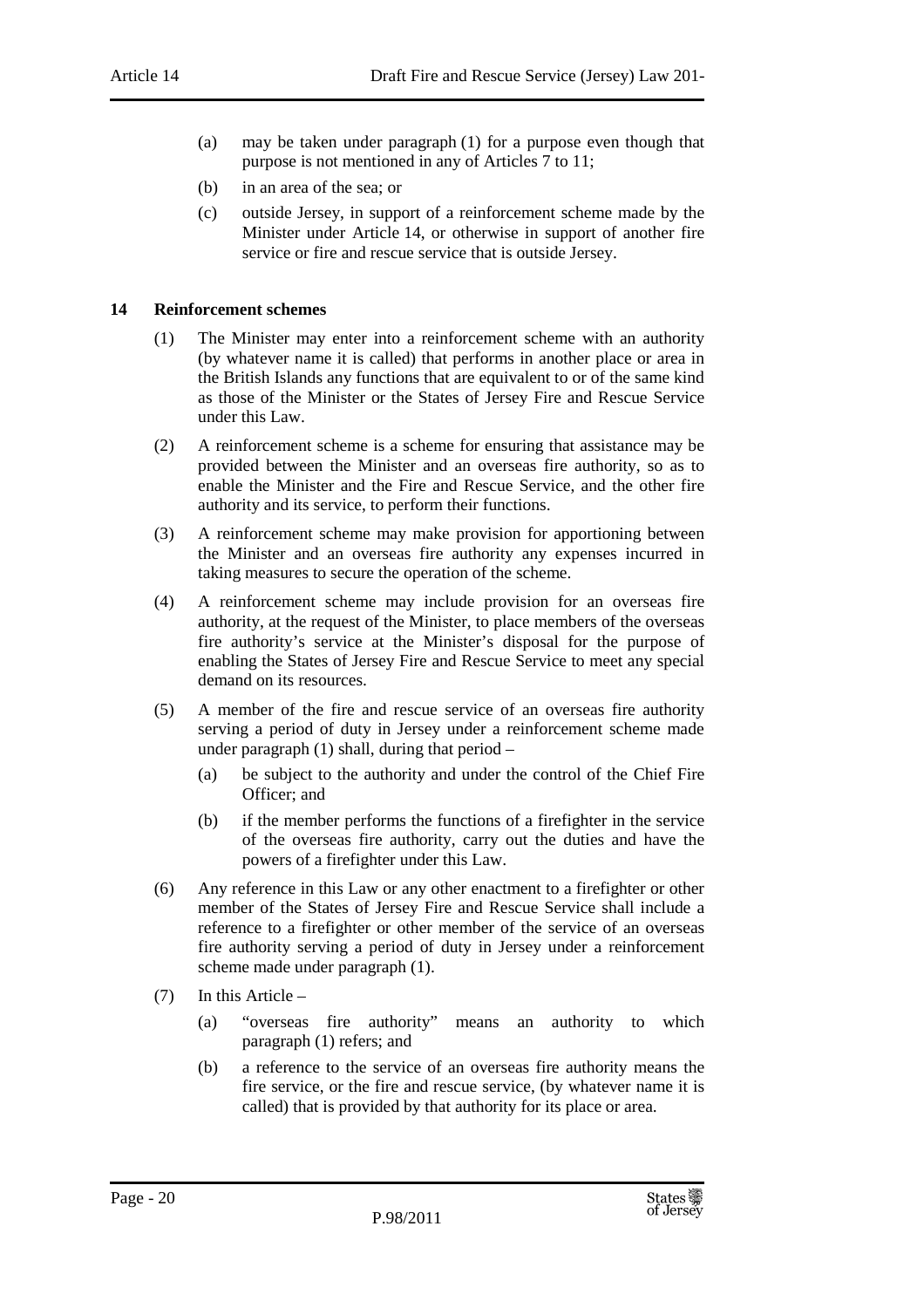#### **15 Ability to charge**

- (1) The Minister may by Order specify actions taken under this Law, or under any other enactment, for which the Chief Fire Officer may (if the latter thinks fit) charge a person.
- (2) An Order under paragraph (1) may be made for, but only for, actions of the following kinds taken by or on behalf of the Fire and Rescue Service –
	- (a) the provision of technical fire safety advice;
	- (b) anything done or provided under Article 11;
	- (c) anything done or provided under Article 13; or
	- (d) responding to an automatic fire alarm, where it operates because of a malfunction and there is not an emergency at the place concerned.
- (3) An Order under paragraph (1) may
	- (a) specify the classes of person in relation to whom charges may be made;
	- (b) prescribe the amounts or rates of charges; and
	- (c) specify exemptions from charges.
- (4) An Order under paragraph (1) may authorize a charge to be imposed on or recovered from –
	- (a) a person causing the incident that gives rise to the action taken;
	- (b) in the case of a person under full age in respect of whom the action is taken, the person's parent or guardian; or
	- (c) in the case of a person under disability in respect of whom the action is taken, a person having the care of the person under disability,

but this paragraph does not limit either of paragraphs (1) and (3).

- (5) The Chief Fire Officer may not impose a charge on a person in relation to the taking of an action unless the person has been informed, before the taking of the action, of the charge that may be imposed on him or her if the action is taken.
- (6) A charge that is imposed by the Chief Fire Officer under this Article shall be recoverable in any court of competent jurisdiction as a civil debt due and payable to the States.
- (7) The Minister may in any particular case, by a statement in writing that sets out his or her reasons for doing so, waive the payment by a person of a charge.

#### **16 Person in charge at fire**

- (1) At a fire, the senior firefighter present shall have the sole charge and control of all operations for the extinguishing of the fire.
- (2) The operations mentioned in paragraph (1) include, but are not limited  $t_0$  –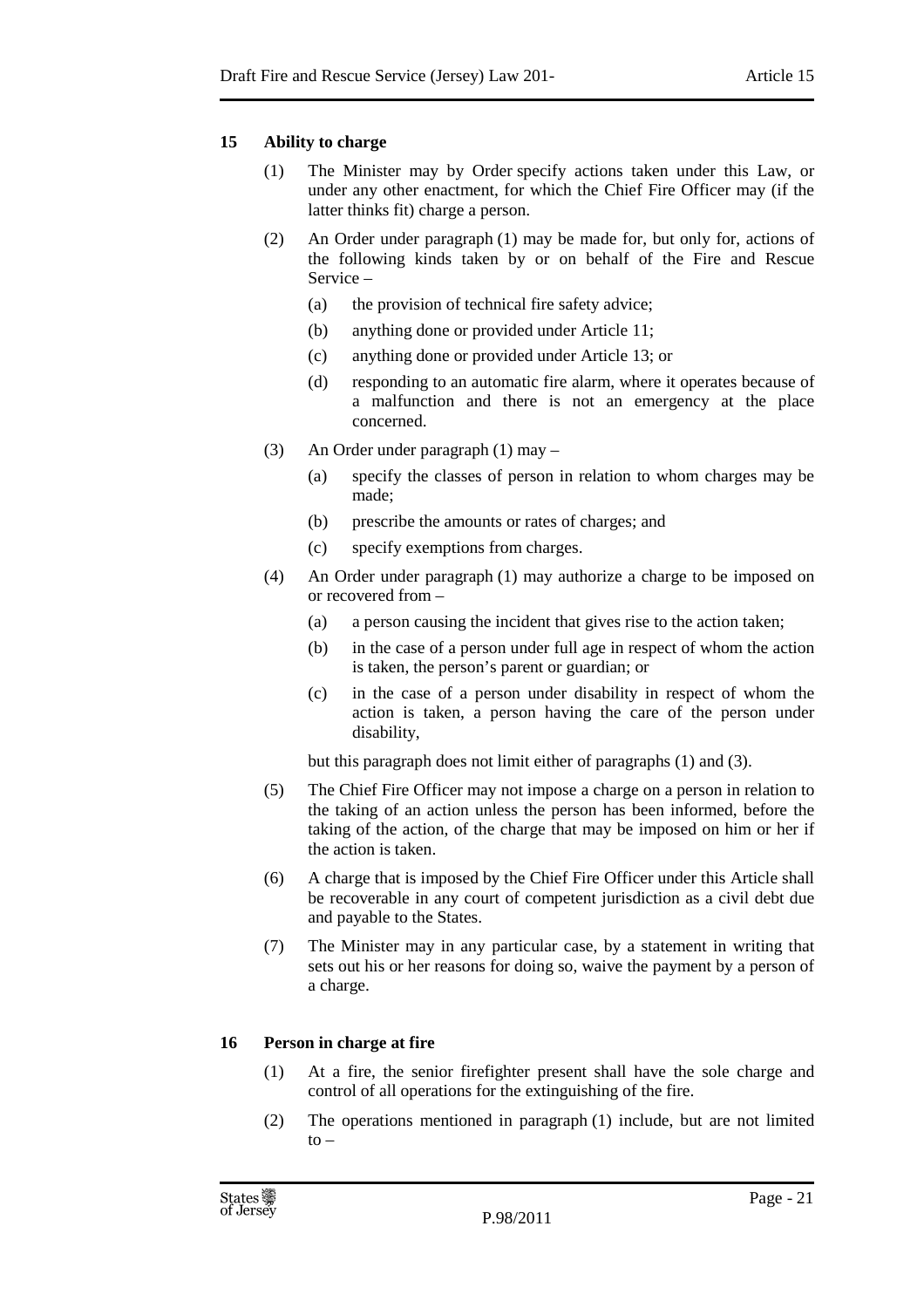- (a) the fixing of the positions of fire engines and apparatus;
- (b) the attaching of hoses to any water pipes or the use of any water supply; and
- (c) the selection of the parts of the premises, object or place where the fire is, or of adjoining premises, objects or places, against which the water is to be directed.
- (3) Where the senior firefighter present at the fire is a member of the Fire and Rescue Service, he or she –
	- (a) may delegate the sole charge and control of operations to any other firefighter who is present; and
	- (b) may at any time revoke the delegation.
- (4) In this Article, the expression "senior firefighter present", in relation to any fire –
	- (a) if sub-paragraph (b) does not apply, means the senior firefighter of the Fire and Rescue Service present at the fire, or the firefighter to whom he or she has for the time being under paragraph (3) delegated charge and control of operations; or
	- (b) if any arrangements for cooperation with the Airport Rescue and Firefighting Service provide that any other person shall have charge of the operations, means that other person.

#### **17 Power of firefighters in an emergency or similar situation**

- (1) A firefighter, any member of the Airport Rescue and Firefighting Service who is acting in pursuance of any arrangements made under this Law, or a police officer may, if he or she reasonably believes a fire to have broken out, or to be about to break out, do anything he or she reasonably believes to be necessary for the purpose of –
	- (a) extinguishing or preventing the fire or protecting life or property; or
	- (b) preventing or limiting damage to property resulting from action taken for the purposes mentioned in sub-paragraph (a).
- (2) A firefighter may do any of the following things
	- (a) if he or she reasonably believes a road traffic accident to have occurred, do anything he or she reasonably believes to be necessary for the purpose of rescuing people or protecting them from serious harm;
	- (b) if he or she reasonably believes that a person in a dangerous place needs to be rescued, do anything the firefighter reasonably believes to be necessary for the purpose of rescuing the person or protecting the person from serious harm;
	- (c) if he or she reasonably believes that an emergency to which an Order under Article 10 relates has occurred, do anything he or she reasonably believes to be necessary for the purpose of discharging the functions of the Minister in respect of that emergency, as specified in the Order;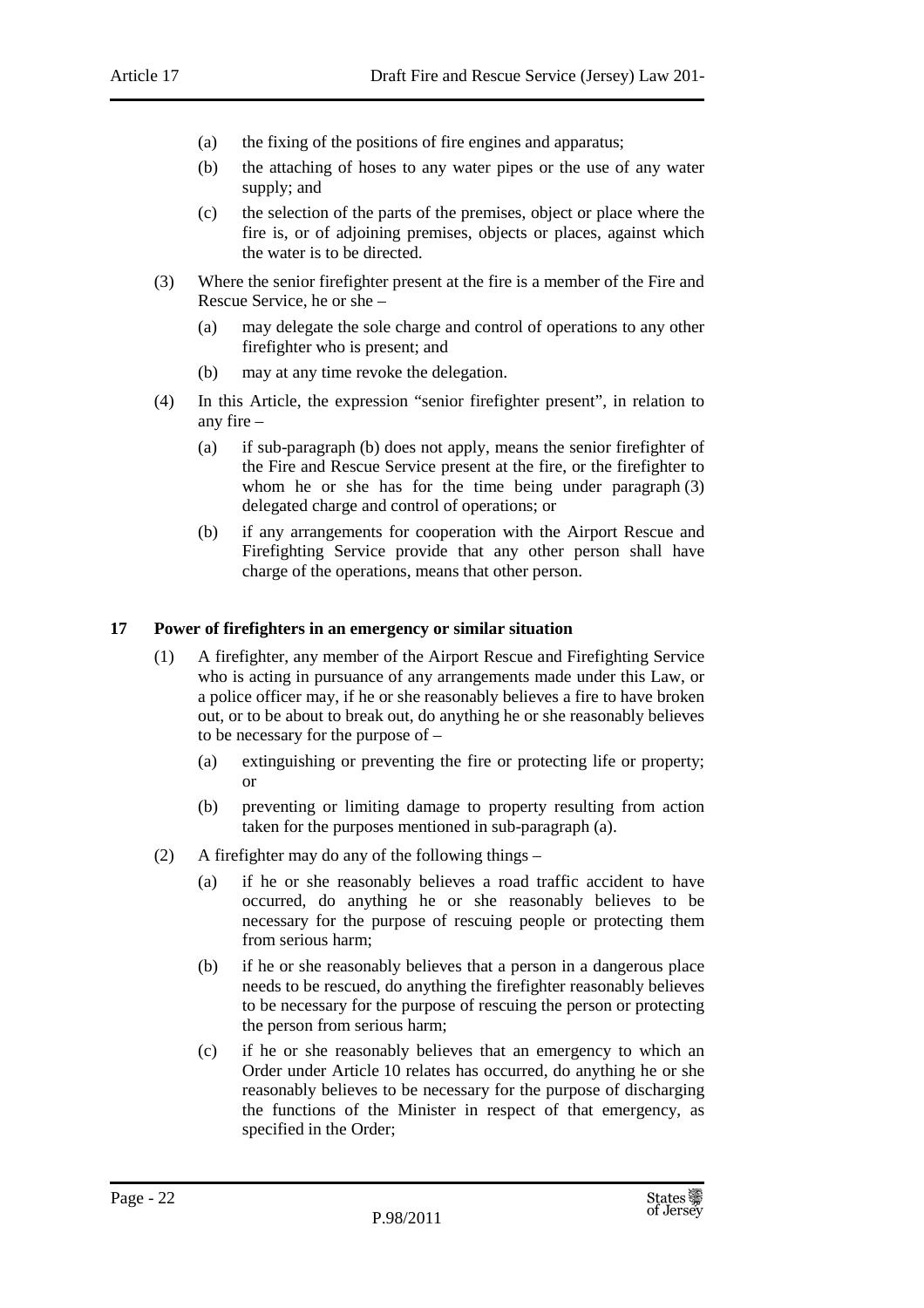- (d) if he or she reasonably believes that an event or situation of a kind referred to in Article 13 has arisen, do anything he or she reasonably believes to be necessary for the purpose of discharging the functions of the Chief Fire Officer in respect of that event or situation; and
- (e) do anything he or she reasonably believes to be necessary for the purpose of preventing or limiting damage to property resulting from action taken as mentioned in sub-paragraphs (a) to (d).
- (3) Without limiting the generality of paragraphs (1) and (2), the things that a person may do under either of those paragraphs include –
	- (a) entering any premises or place, by force if necessary, without the consent of the owner or occupier of the premises or place;
	- (b) moving or breaking into a vehicle or vessel without the consent of the owner;
	- (c) closing a highway;
	- (d) stopping and otherwise regulating traffic;
	- (e) for the purposes of closing a highway, or stopping and otherwise regulating traffic, prohibiting persons from doing things or requiring them to do things;
	- (f) prohibiting persons from entering any premises or place; and
	- (g) requiring persons to leave any premises or place.
- (4) Paragraph (1) does not authorize a person to do any act or make any omission in contravention of Article 17(1) of the Water Pollution (Jersey) Law 2000<sup>5</sup>, except in circumstances that constitute under either of paragraphs (4) and (6) of Article 18 of that Law a defence to an offence under Article 17(1) of that Law.

#### **18 Powers of firefighter to obtain information and conduct investigations**

- (1) A firefighter may, at any reasonable time, enter premises
	- (a) for the purpose of obtaining information needed for the discharge of the functions to which any of Articles 7 to11 refers; or
	- (b) if there has been a fire in the premises, for the purpose of investigating what caused the fire or why it progressed as it did.
- (2) A firefighter may not, under paragraph (1)
	- (a) enter premises by force; or
	- (b) demand admission as of right to premises occupied as a private dwelling, unless at least 24 hours' notice in writing has first been given to the occupier of the dwelling.
- (3) A notice may be given under paragraph (2) to an occupier
	- (a) by delivering it to the occupier; or
	- (b) by leaving it for the occupier at the dwelling.
- (4) A firefighter may not for the purpose mentioned in paragraph (1)(b) enter as of right premises in which there has been a fire, if –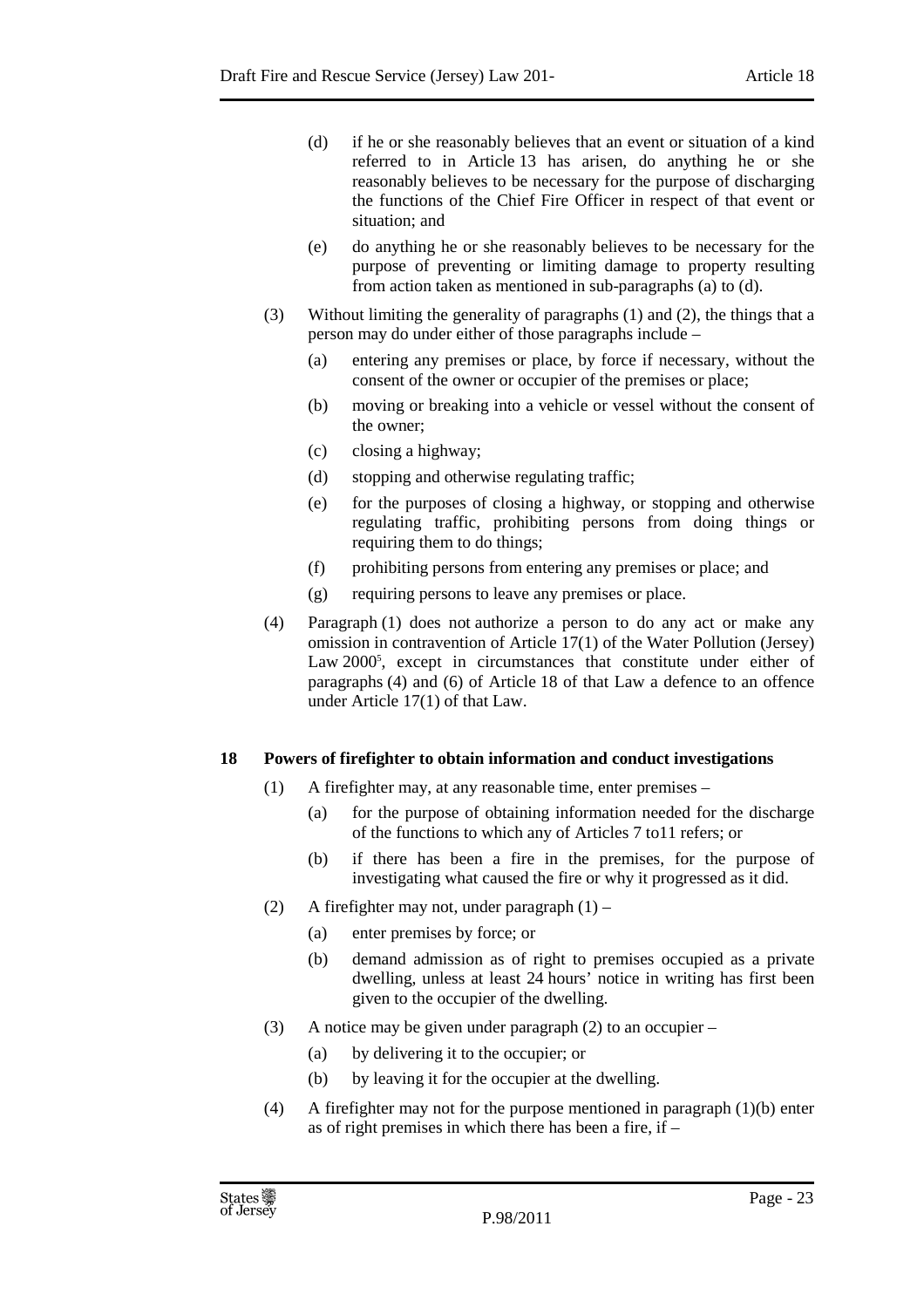- (a) the premises are unoccupied;
- (b) the premises were occupied as a private dwelling immediately before the fire; and
- (c) the person who was then the occupier is not deceased,

unless 24 hours' notice in writing has first been given to the person.

- (5) A notice may be given under paragraph (4) to a person who was an occupier –
	- (a) by delivering it to the person;
	- (b) by leaving it for the person at any address that the person has given for the purposes of a notice under that paragraph; or
	- (c) if no such address has been given, by leaving it at the last known address of the person.
- (6) A firefighter exercising a power of entry under paragraph (1) shall, if requested to do so by an occupier of the premises, produce evidence of his or her identity as a firefighter –
	- (a) before entering the premises; or
	- (b) at any time before leaving the premises.

#### **19 Warrant for entry of premises**

- (1) A firefighter may apply to the Bailiff or a Jurat for a warrant under this Article if he or she considers it necessary to enter premises for a purpose mentioned in Article 18 but he or she is unable to do so, or considers that he or she is likely to be unable to do so, otherwise than by force.
- (2) If, on an application under paragraph (1), the Bailiff or Jurat is satisfied by information on oath –
	- (a) that it is necessary for the firefighter to enter the premises for the purpose to which the application relates; and
	- (b) that the firefighter is unable to do so, or is likely to be unable to do so, otherwise than by force,

the Bailiff or Jurat may issue a warrant authorizing the firefighter to enter the premises by force at any reasonable time.

- (3) A firefighter may apply to the Bailiff or a Jurat for a warrant under this Article if he or she considers it necessary to enter a dwelling for a purpose mentioned in Article 18(1) without giving notice as required by paragraph (2) or paragraph (4) of that Article.
- (4) If, on an application under paragraph (3), the Bailiff or Jurat is satisfied by information on oath that it is necessary for the firefighter to enter the dwelling for the purpose to which the application relates without giving notice as required by paragraph (2) or paragraph (4) of Article 18, the Bailiff or Jurat may issue a warrant authorizing the firefighter to enter the premises under that Article at any time, by force if necessary.
- (5) A firefighter exercising a power of entry under a warrant issued under this Article shall, if so required, produce evidence of his or her identity as a firefighter, and the warrant –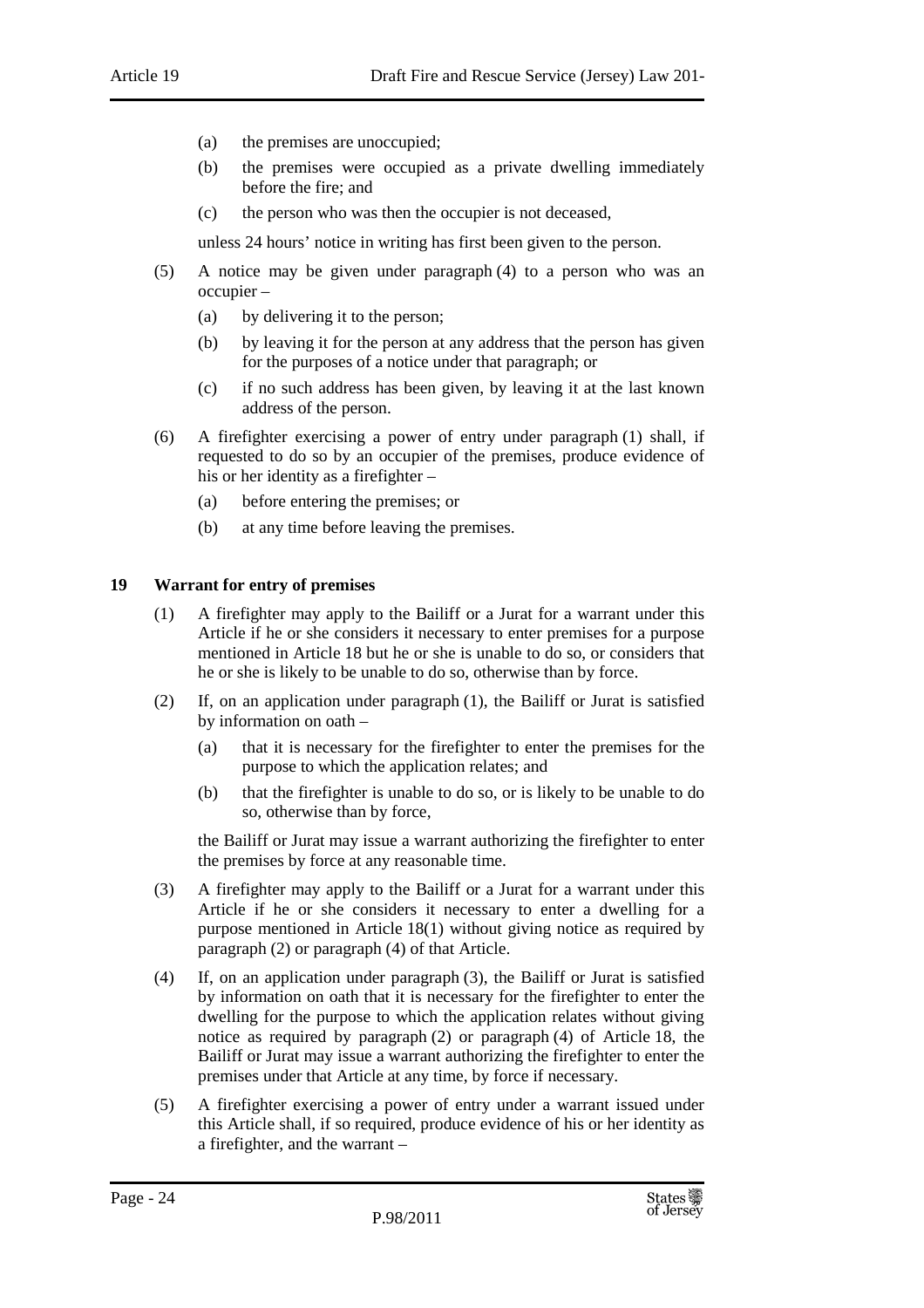- (a) before entering the premises; or
- (b) at any time before leaving the premises.

#### **20 Supplementary powers of firefighter**

- (1) If a firefighter exercises a power of entry under Article 18 for the purpose mentioned in paragraph  $(1)(a)$  of that Article, he or she may –
	- (a) take with him or her any other persons, and any equipment, that he or she considers necessary; and
	- (b) require any person present on the premises to provide the firefighter with any facilities, information, documents or records, or other assistance that he or she may reasonably request.
- (2) If a firefighter exercises a power of entry under Article 18 for the purpose mentioned in paragraph  $(1)(b)$  of that Article, he or she may –
	- (a) take with him or her any other persons, and any equipment, that he or she considers necessary;
	- (b) inspect and copy any documents or records on the premises or remove them from the premises;
	- (c) carry out any inspections, measurements and tests in relation to the premises, or to an article or substance found on the premises, that he or she considers necessary;
	- (d) take samples of an article or substance found on the premises, but not so as to destroy it or damage it unless it is necessary to do so for the purpose of the investigation;
	- (e) dismantle an article found on the premises, but not so as to destroy it or damage it unless it is necessary to do so for the purpose of the investigation;
	- (f) take possession of an article or substance found on the premises and detain it for as long as is necessary for any purpose to which paragraph (3) refers; and
	- (g) require a person present on the premises to provide the firefighter with any facilities, information, documents or records, or other assistance, that he or she may reasonably request.
- (3) The purposes to which this paragraph refers are
	- (a) to examine the article or substance and do anything he or she may do under the power to which either of sub-paragraphs (c) and (e) of paragraph (2) refers;
	- (b) to ensure that it is not tampered with before his or her examination of it is completed; and
	- (c) to ensure that it is available for use as evidence in proceedings for an offence relevant to the investigation.
- (4) If a firefighter exercises the power to which paragraph  $(2)(d)$  refers, he or she shall –
	- (a) leave a notice at the premises (either with a responsible person or, if that is impracticable, fixed in a prominent position at the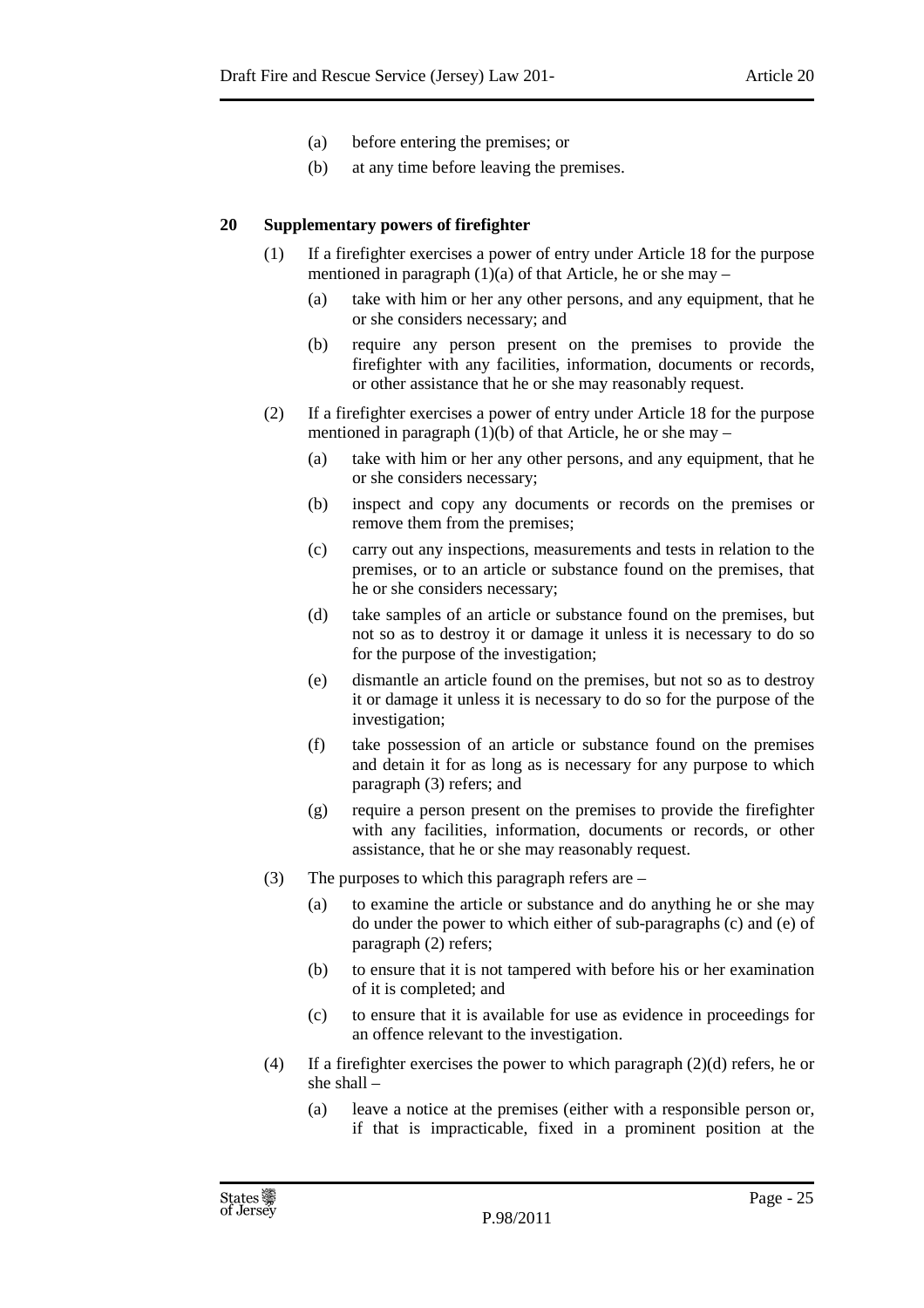premises) giving particulars of the article or substance and stating that he or she has taken a sample of it; and

- (b) if it is practicable to do so, give to a responsible person at the premises a portion of the sample marked in a manner sufficient to identify it.
- (5) If a firefighter exercises the power to which paragraph (2)(f) refers, he or she shall leave a notice at the premises (either with a responsible person or, if that is impracticable, fixed in a prominent position at the premises) giving particulars of the article or substance and stating that he or she has taken possession of it.
- (6) If, in the exercise of any power under Article 18, a firefighter enters premises –
	- (a) that are unoccupied; or
	- (b) from which the occupier is temporarily absent,

the firefighter shall, on his or her departure, leave the premises as effectively secured against unauthorized entry as he or she found them.

## **PART 4**

#### WATER SUPPLY

#### **21 Supply of water for firefighting**

- (1) The Minister shall take all reasonable measures for ensuring the provision of an adequate supply of water for use in case of fire.
- (2) For the purposes of this Article, the Minister may enter into an agreement with the Waterworks Company for the taking by the Company, on the terms as to payment or otherwise that may be specified in the agreement, of the measures specified in the agreement for securing that an adequate supply of water shall be available in case of fire.
- (3) For the purposes of extinguishing fires, the Waterworks Company shall permit any person to take, without payment, water from any hydrant under its control.
- (4) The Minister shall have power
	- (a) to secure, by agreement with a person other than the Waterworks Company who has control of water, the use of the water in case of fire;
	- (b) to improve access to any water; and
	- (c) to lay and maintain pipes and to carry out other works in connection with the use, in case of fire, of water of which a person other than the Waterworks Company has control.
- (5) The Fire and Rescue Service may also use for firefighting purposes any other convenient and suitable supply of water, but the Minister shall be liable to pay reasonable compensation for it.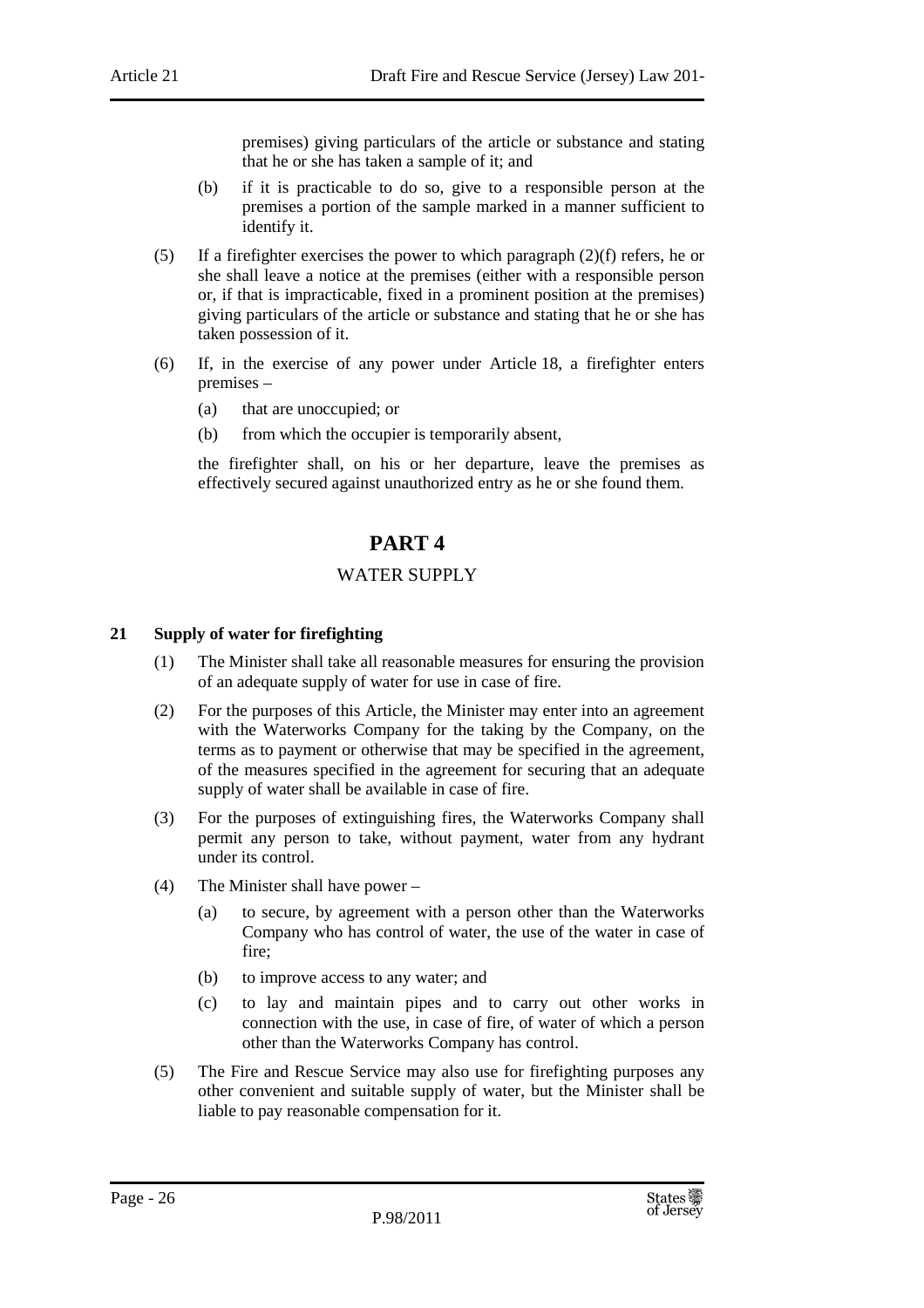(6) The Waterworks Company shall not be liable for any claim by reason of the interruption of the supply of water that arises only by compliance of the Company with a request by the senior firefighter present (within the meaning of Article 16), to provide a greater supply and pressure of water for extinguishing a fire.

### **22 Provision of fire hydrants**

- (1) The Chief Fire Officer may make arrangements with the Waterworks Company –
	- (a) for fire hydrants of a pattern approved by the Chief Fire Officer to be fixed on its mains (other than trunk mains); and
	- (b) for such hydrants to be kept in good order and to be renewed when required.
- (2) The Chief Fire Officer shall cause the situation of every fire hydrant provided by the Waterworks Company to be plainly indicated by a notice or distinguishing mark.
- (3) The notice or distinguishing mark may be placed on a street, or on any wall or fence adjoining a street or public place.
- (4) If a fire hydrant is damaged as the result of any use made of it with the authority of the Waterworks Company (not being any use for firefighting purposes or for any other purposes of the Fire and Rescue Service), the Minister shall not be liable for the cost of repairing or replacing the hydrant incurred as the result of the damage.

#### **23 Notice of works affecting water supply and fire hydrants**

- (1) If the Waterworks Company, or a person providing services to the Waterworks Company under a contract for services, proposes to carry out works for the purpose of supplying water to any part of Jersey, the Waterworks Company or person (as the case may be) shall give at least 30 days' notice in writing to the Chief Fire Officer.
- (2) If the Waterworks Company, or a person providing services to the Waterworks Company under a contract for services, proposes to carry out works affecting a fire hydrant, the Waterworks Company or person (as the case may be) shall give at least 3 days' notice in writing to the Chief Fire Officer.
- (3) If it is not practicable for the Waterworks Company or a person to give notice as required by paragraph (1) or paragraph (2), the Waterworks Company or person shall be taken to have complied with the requirement if the notice is given as soon as practicable.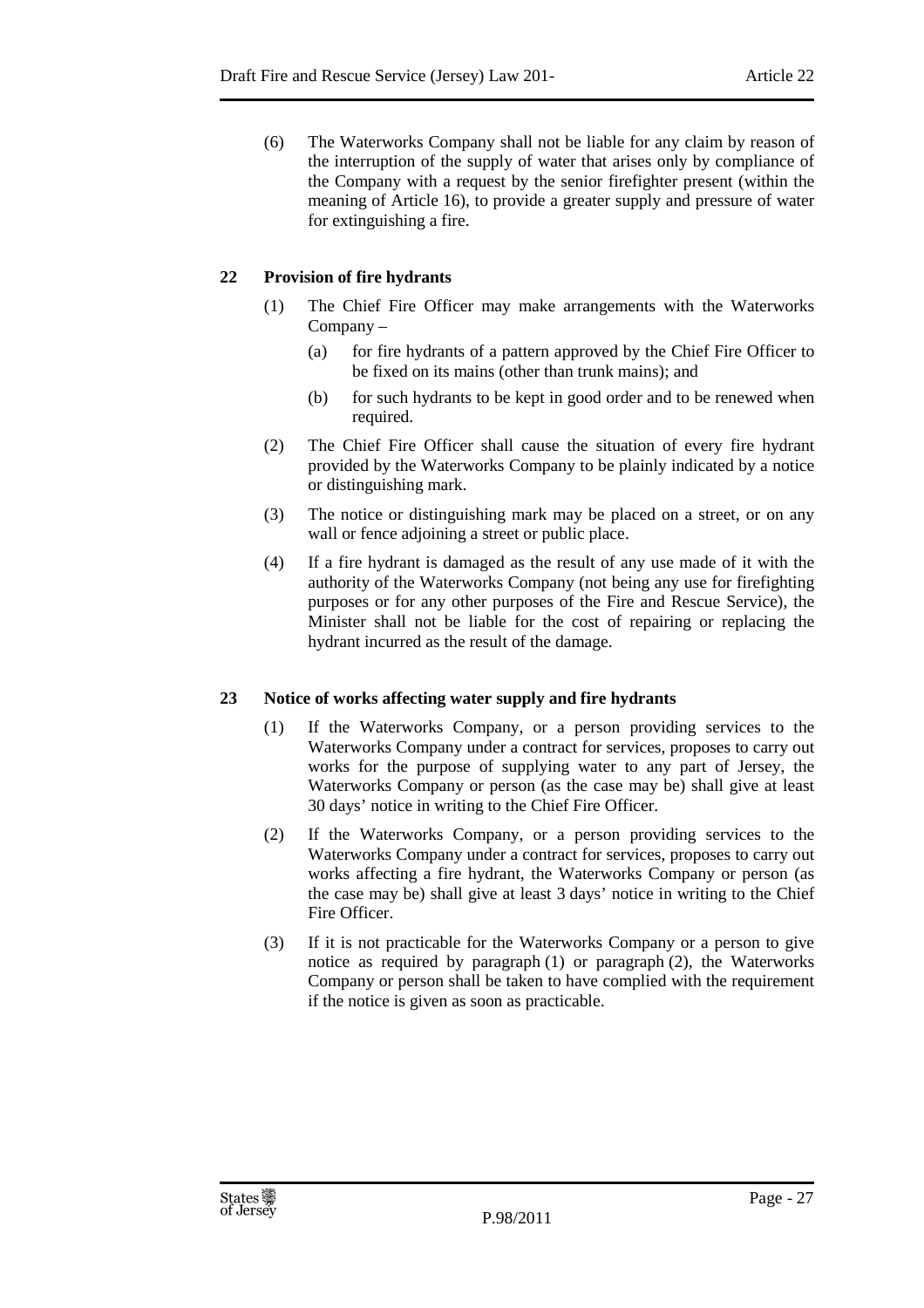# **PART 5**

#### **OFFENCES**

#### **24 Default in respect of water supply**

- (1) If the Waterworks Company contravenes Article 21(3), it shall be guilty of an offence and liable to a fine of level 4 on the standard scale.
- (2) If the Waterworks Company or any other person, without reasonable excuse, contravenes either of paragraphs (1) and (2) of Article 23, the Company or the person (as the case may be) shall be guilty of an offence and liable to a fine of level 4 on the standard scale.
- (3) The Waterworks Company does not commit an offence by contravening Article 21(3) if it is prevented from complying with that paragraph by reason of –
	- (a) frost, drought, unavoidable accident or other unavoidable cause; or
	- (b) the execution of necessary works.

#### **25 Unauthorized disclosure of information**

- (1) A person who, in the course of performing a function under this Law, obtains any information relating to a manufacturing process or trade secret shall not intentionally disclose that information, otherwise than in the performance of his or her duty, to any other person.
- (2) A person who contravenes paragraph (1) shall be guilty of an offence and liable to 3 months' imprisonment and a fine of level 3 on the standard scale.

#### **26 Obstructing persons exercising powers under this Law**

A person who, without reasonable excuse, intentionally obstructs or interferes with a firefighter, a police officer, or an officer of the Airport Rescue and Firefighting Service, who is taking action authorized by any of Articles 17, 18 and 20 or by a warrant issued under Article 19 shall be guilty of an offence and liable to 3 months' imprisonment and a fine of level 3 on the standard scale.

#### **27 Failing to obey prohibition or requirement**

A person who, without reasonable excuse, fails to comply with –

- (a) a prohibition imposed under Article 17(3); or
- (b) a requirement made under Article 17(3) or under either of paragraphs (1) and (2) of Article 20,

shall be guilty of an offence and liable to a fine of level 3 on the standard scale.

#### **28 Misuse of fire hydrants and signs**

(1) Any person who uses a fire hydrant otherwise than for –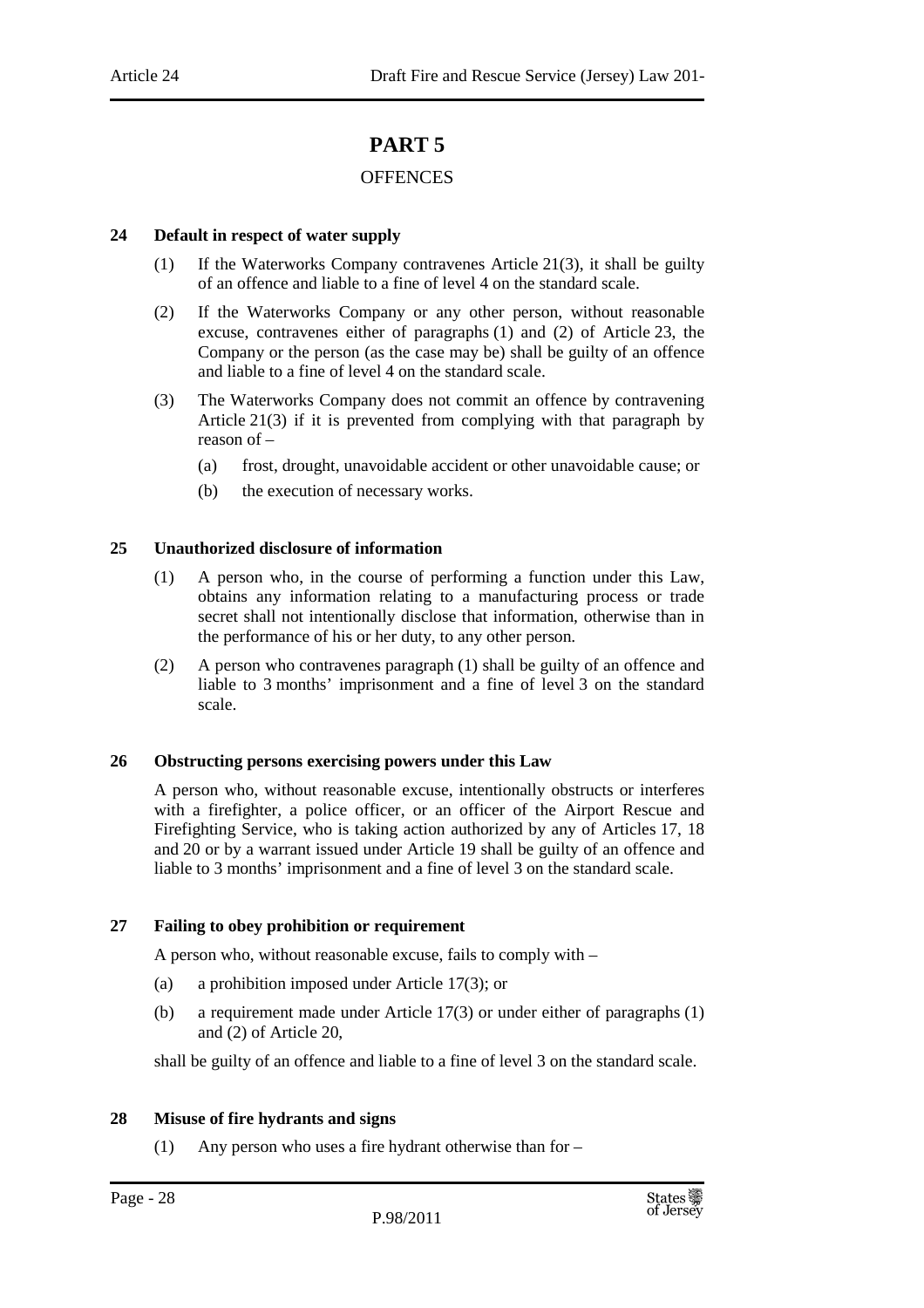- (a) firefighting purposes;
- (b) any other purposes of the Fire and Rescue Service or the Airport Rescue and Firefighting Service; or
- (c) any purpose authorized by the Waterworks Company,

or who damages or obstructs any fire hydrant otherwise than in consequence of its use for any such purpose, shall be guilty of an offence and liable to a fine of level 2 on the standard scale.

(2) Any person who damages, or without lawful authority removes, any notice or distinguishing mark placed in accordance with Article 22(2), shall be guilty of an offence and liable to a fine of level 2 on the standard scale.

#### **29 False alarms**

Any person who knowingly gives or causes to be given a false alarm of fire to the Fire and Rescue Service or the Airport Rescue and Firefighting Service or any officer of either of them, shall be guilty of an offence and liable to imprisonment for a term of 3 months and to a fine of level 3 on the standard scale.

#### **30 Fires that are not accidental**

- (1) A person who, being the owner of any material to which this Article applies, sets fire to it and, by reason of the spread of the fire, causes damage to the property of another person, shall be guilty of an offence and liable to a fine of level 4 on the standard scale.
- (2) It is a defence to a charge of an offence under paragraph (1) if the defendant proves that he or she took all reasonable precautions to prevent the fire from spreading.
- (3) Any person who maliciously sets fire to any material to which this Article applies that is the property of another person shall be guilty of an offence and liable to imprisonment for a term of 10 years and to a fine.
- (4) The materials to which this Article applies are any crops (whether standing or cut down) bracken, gorse, grass, heather, leaves, woodland, stack of cultivated produce, building, machinery, goods, aircraft, vehicle or vessel.

#### **31 Criminal liability of directors and similar officers**

- (1) This Article applies if an offence under any of Articles 24, 27 and 28 committed by a body corporate or by a limited liability partnership is proved to have been committed with the consent or connivance of, or to be attributable to neglect on the part of –
	- (a) a person who is a director, manager, secretary or other similar officer of the body corporate, or a partner of the partnership; or
	- (b) a person purporting to act in any such capacity.
- (2) The person –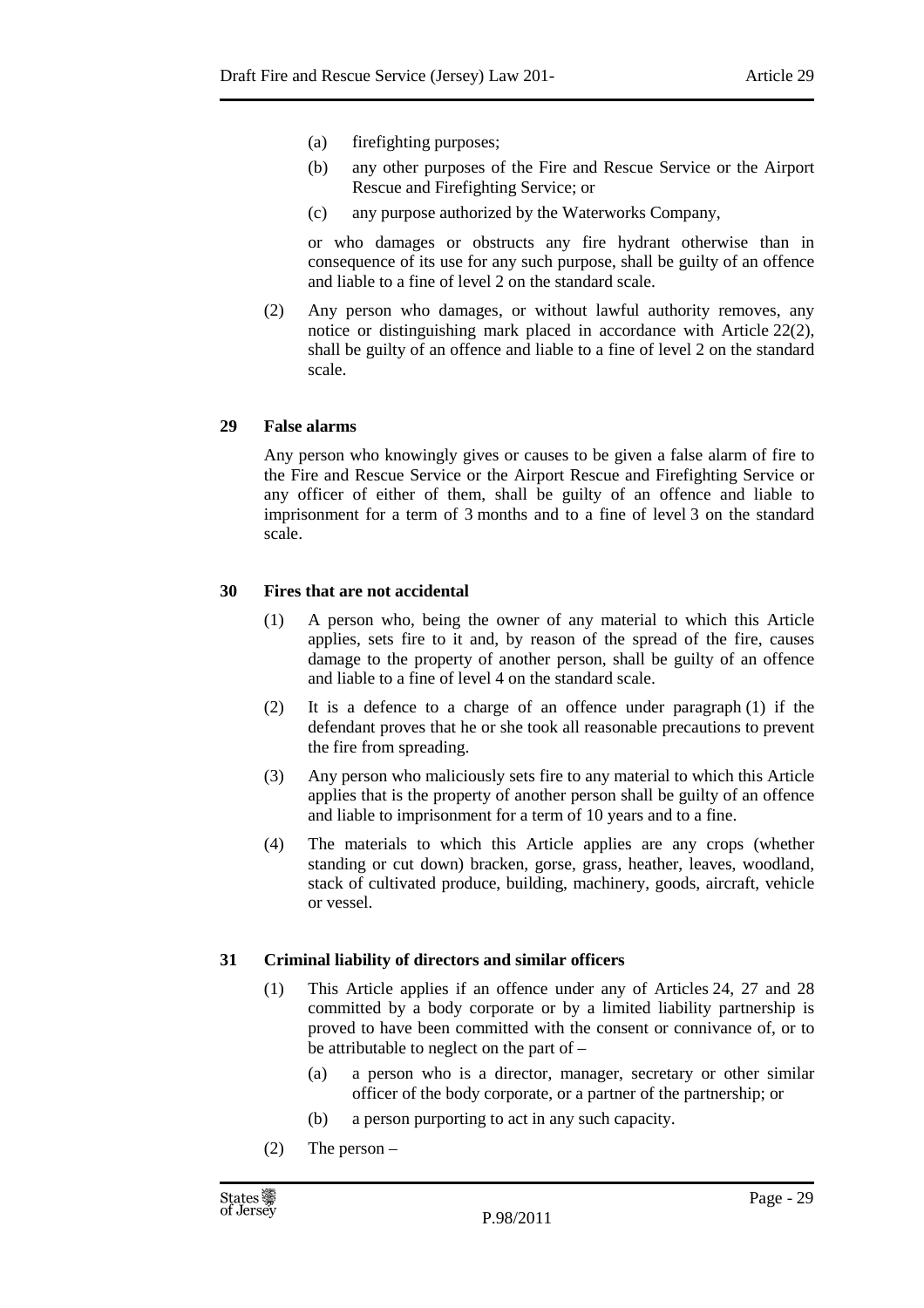- (a) shall also be guilty of the offence; and
- (b) shall be liable in the same manner as the body corporate or the partnership to the penalty provided for the offence.
- (3) If the affairs of a body corporate are managed by its members, this Article applies in relation to acts and defaults of a member in connection with the member's functions of management as if the member were a director of the body corporate.

## **PART 6**

#### OTHER PROVISIONS

#### **32 Transitional provisions**

From the commencement of Article 3 of this Law, and subject to the provisions of this Law –

- (a) the person who immediately before the commencement of that Article was employed under the Employment of States of Jersey Employees (Jersey) Law 2005 as the Chief Fire Officer of the Fire and Rescue Service shall continue to be the Chief Fire Officer of the Service, on the same terms and conditions as he or she was then employed;
- (b) any person who immediately before the commencement of that Article was employed under the Employment of States of Jersey Employees (Jersey) Law 2005 as a fire service officer of the Service shall continue to be a member of the Service, on the same terms and conditions as he or she was then employed; and
- (c) if a fire service officer to whom paragraph (b) of this Article refers was so employed as a firefighter, he or she shall be taken to be employed under this Law as a firefighter.

#### **33 Repeal**

The Fire Service (Jersey) Law 1959<sup>6</sup> shall be repealed.

#### **34 Amendments to other enactments**

- (1) The enactments specified in the Schedule shall be amended in the manner specified in the Schedule.
- (2) In every other enactment, unless the context otherwise requires
	- (a) every reference to the States of Jersey Fire Service shall be construed as a reference to the States of Jersey Fire and Rescue Service; and
	- (b) every reference to the States of Jersey Airport Fire Service shall be construed as a reference to the States of Jersey Airport Rescue and Fire Service.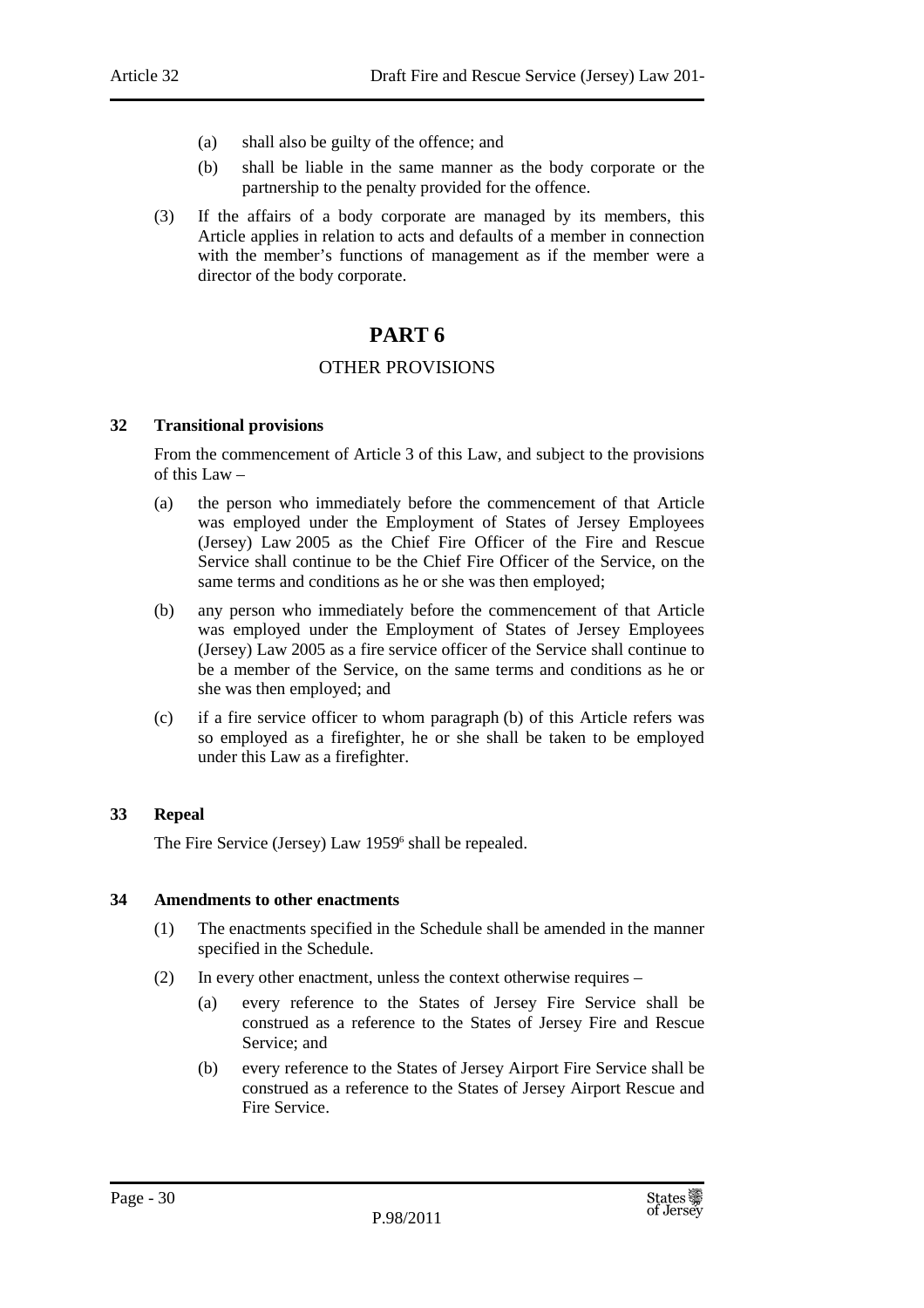#### **35 Citation and commencement**

- (1) This Law may be cited as the Fire and Rescue Service (Jersey) Law 201-.
- (2) This Law shall come into force on such day or days as the States may by Act appoint and different days may be appointed for different provisions.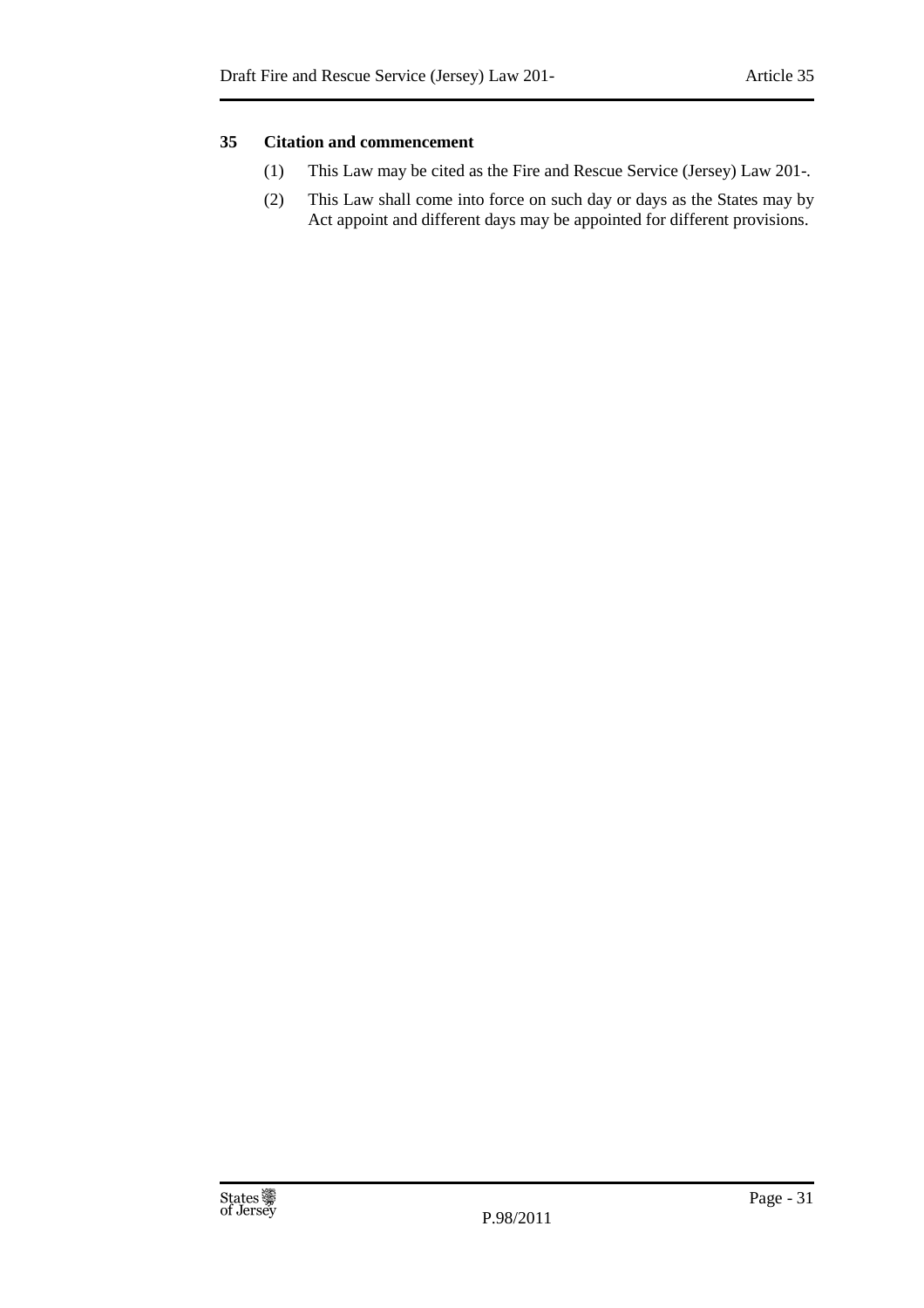#### **SCHEDULE**

(Article 34)

#### **AMENDED ENACTMENTS**

#### **1 Licensing (Jersey) Law 1974**

In the Licensing (Jersey) Law 1974<sup>7</sup> , in Articles 75(3) and 83, for the words "States of Jersey Fire Service" there shall be substituted the words "States of Jersey Fire and Rescue Service".

#### **2 Civil Defence (Jersey) Law 1952**

In the Civil Defence (Jersey) Law  $1952^s$ , in Article 1, in the definition "fire services", for the words "Airport Fire Brigade" there shall be substituted the words "Airport Rescue and Firefighting Service".

#### **3 Explosives (Jersey) Law 1970**

In the Explosives (Jersey) Law  $1970^{\circ}$ , in Article 8(3), for the words "Fire Service" there shall be substituted the words "States of Jersey Fire and Rescue Service".

#### **4 Public Employees (Contributory Retirement Scheme) (Jersey) Regulations 1967**

In the Public Employees (Contributory Retirement Scheme) (Jersey) Regulations  $1967<sup>10</sup>$ , in Article 20(1), for the words "Airport Fire Service" there shall be substituted the words "Airport Rescue and Firefighting Service".

#### **5 Public Employees (Contributory Retirement Scheme) (New Members) (Jersey) Regulations 1989**

In the Public Employees (Contributory Retirement Scheme) (New Members) (Jersey) Regulations 1989<sup>11</sup>, in Article 1, in the definition "category A member", for the words "Airport Fire Service" there shall be substituted the words "Airport Rescue and Firefighting Service".

#### **6 Public Employees (Contributory Retirement Scheme) (Existing Members) (Jersey) Regulations 1989**

In the Public Employees (Contributory Retirement Scheme) (Existing Members) (Jersey) Regulations  $1989^{12}$ , in Article 1, in the definition "category A member", for the words "Fire Service" and "Airport Fire Service" there shall be substituted the words "Fire and Rescue Service" and "Airport Rescue and Firefighting Service" respectively.